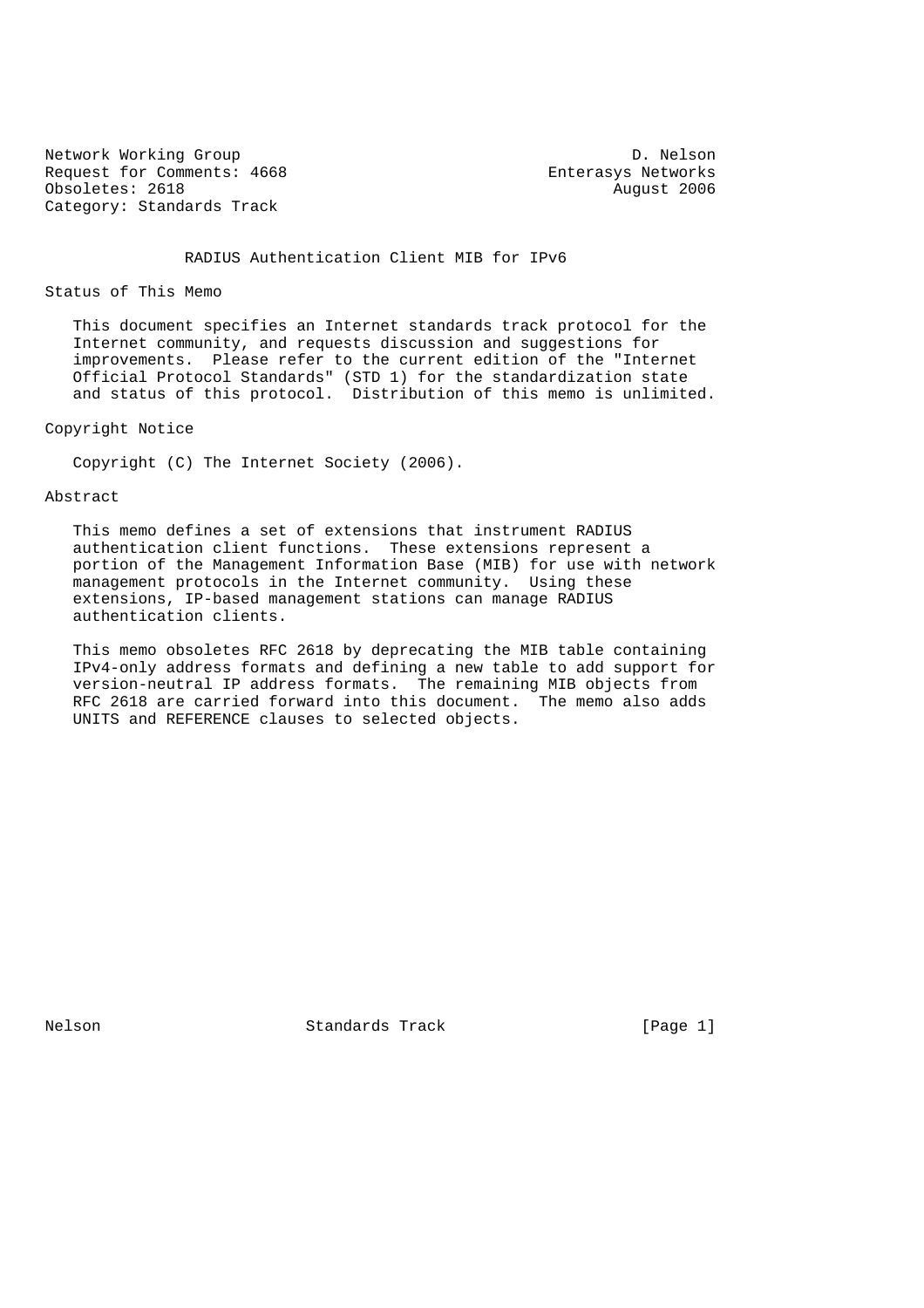Table of Contents

| 3. The Internet-Standard Management Framework 3 |
|-------------------------------------------------|
|                                                 |
|                                                 |
|                                                 |
|                                                 |
|                                                 |
|                                                 |
|                                                 |
|                                                 |
|                                                 |

Nelson **Standards Track** [Page 2]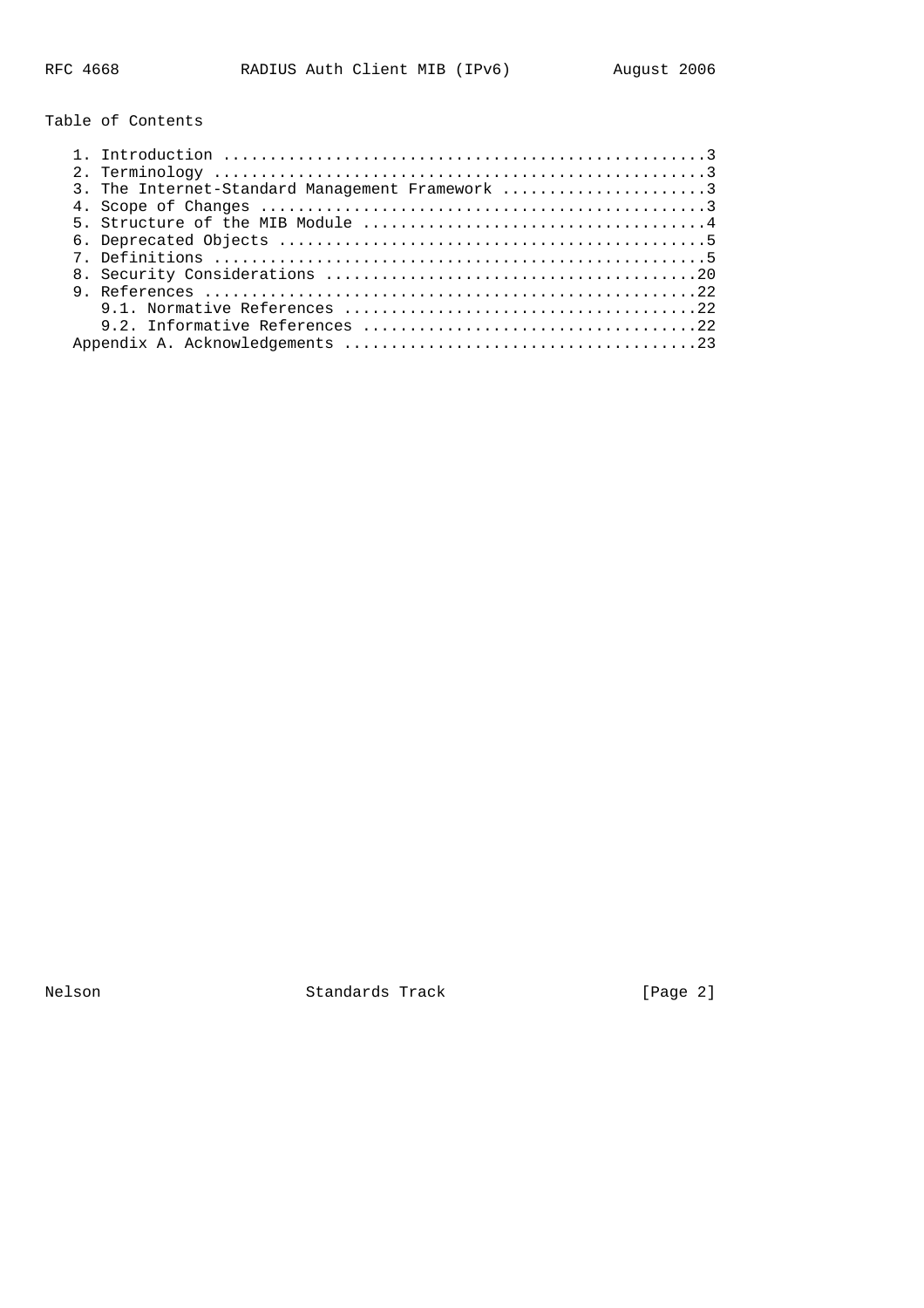### 1. Introduction

 This memo defines a portion of the Management Information Base (MIB) for use with network management protocols in the Internet community. The objects defined within this memo relate to the Remote Authentication Dial-In User Service (RADIUS) Authentication Client as defined in RFC 2865 [RFC2865].

2. Terminology

 The key words "MUST", "MUST NOT", "REQUIRED", "SHALL", "SHALL NOT", "SHOULD", "SHOULD NOT", "RECOMMENDED", "MAY", and "OPTIONAL" in this document are to be interpreted as described in RFC 2119 [RFC2119].

This document uses terminology from RFC 2865 [RFC2865].

 This document uses the word "malformed" with respect to RADIUS packets, particularly in the context of counters of "malformed packets". While RFC 2865 does not provide an explicit definition of "malformed", malformed generally means that the implementation has determined the packet does not match the format defined in RFC 2865. Some implementations may determine that packets are malformed when the Vendor Specific Attribute (VSA) format does not follow the RFC 2865 recommendations for VSAs. Those implementations are used in deployments today, and thus set the de facto definition of "malformed".

3. The Internet-Standard Management Framework

 For a detailed overview of the documents that describe the current Internet-Standard Management Framework, please refer to section 7 of RFC 3410 [RFC3410].

 Managed objects are accessed via a virtual information store, termed the Management Information Base or MIB. MIB objects are generally accessed through the Simple Network Management Protocol (SNMP). Objects in the MIB are defined using the mechanisms defined in the Structure of Management Information (SMI). This memo specifies a MIB module that is compliant to the SMIv2, which is described in STD 58, RFC 2578 [RFC2578], STD 58, RFC 2579 [RFC2579] and STD 58, RFC 2580 [RFC2580].

4. Scope of Changes

 This document obsoletes RFC 2618 [RFC2618], RADIUS Authentication Client MIB, by deprecating the radiusAuthServerTable table and adding a new table, radiusAuthServerExtTable, containing radiusAuthServerInetAddressType, radiusAuthServerInetAddress, and

Nelson **Standards Track** [Page 3]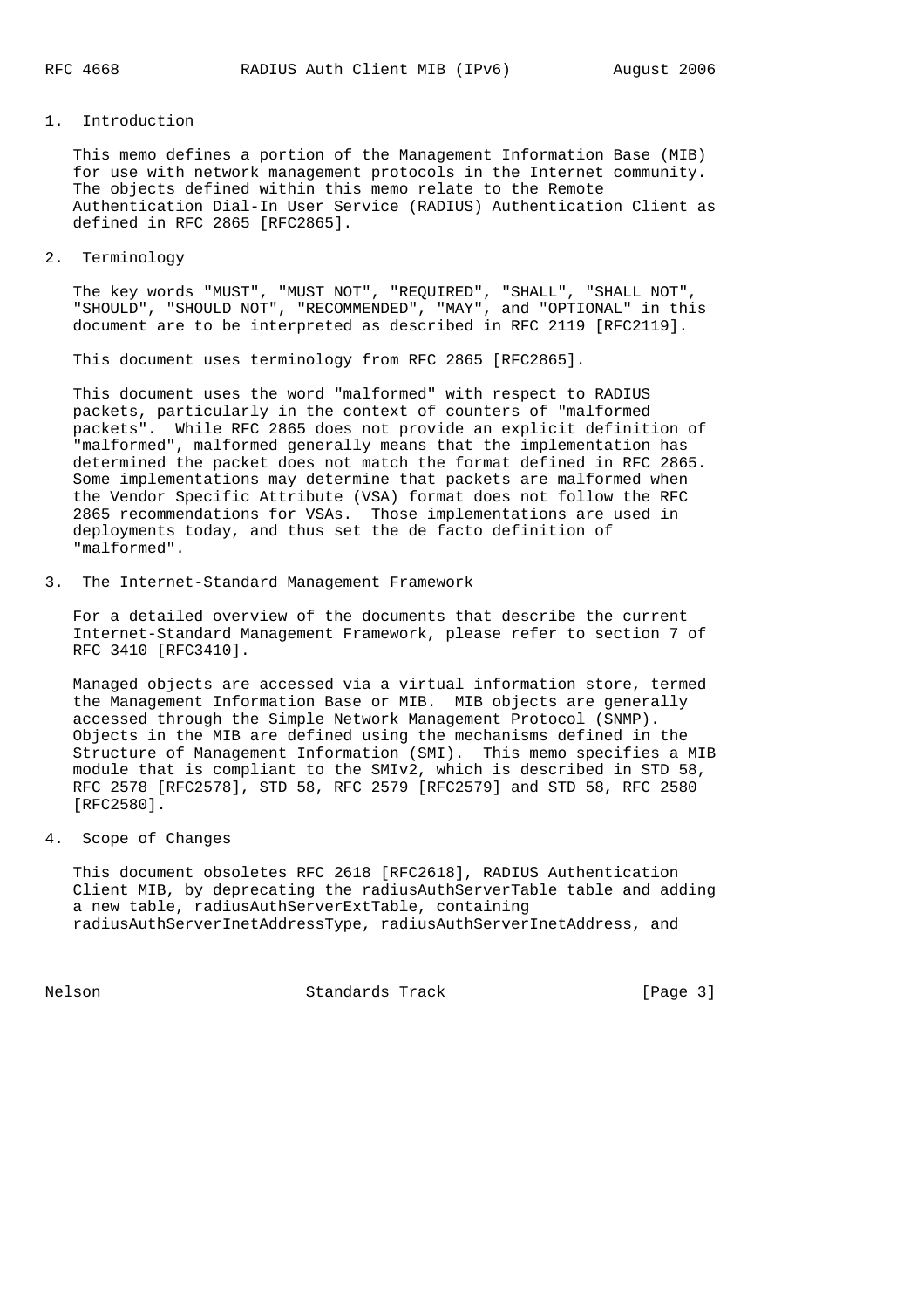radiusAuthClientServerInetPortNumber. The purpose of these added MIB objects is to support version-neutral IP addressing formats. The existing table containing radiusAuthServerAddress and radiusAuthClientServerPortNumber is deprecated. The remaining MIB objects are carried forward from RFC 2618 into this document. This memo also adds UNITS and REFERENCE clauses to selected objects.

 RFC 4001 [RFC4001], which defines the SMI Textual Conventions for IPv6 addresses, contains the following recommendation.

 'In particular, when revising a MIB module that contains IPv4 specific tables, it is suggested to define new tables using the textual conventions defined in this memo [RFC4001] that support all versions of IP. The status of the new tables SHOULD be "current", whereas the status of the old IP version specific tables SHOULD be changed to "deprecated". The other approach, of having multiple similar tables for different IP versions, is strongly discouraged.'

5. Structure of the MIB Module

 The RADIUS authentication protocol, described in RFC 2865 [RFC2865], distinguishes between the client function and the server function. In RADIUS authentication, clients send Access-Requests, and servers reply with Access-Accepts, Access-Rejects, and Access-Challenges. Typically, Network Access Server (NAS) devices implement the client function, and thus would be expected to implement the RADIUS authentication client MIB, while RADIUS authentication servers implement the server function, and thus would be expected to implement the RADIUS authentication server MIB.

 However, it is possible for a RADIUS authentication entity to perform both client and server functions. For example, a RADIUS proxy may act as a server to one or more RADIUS authentication clients, while simultaneously acting as an authentication client to one or more authentication servers. In such situations, it is expected that RADIUS entities combining client and server functionality will support both the client and server MIBs. The client MIB is defined in this document, and the server MIB is defined in [RFC4669].

 This MIB module contains two scalars as well as a single table, the RADIUS Authentication Server Table, which contains one row for each RADIUS authentication server with which the client shares a secret. Each entry in the RADIUS Authentication Server Table includes sixteen columns presenting a view of the activity of the RADIUS authentication client.

This MIB imports from [RFC2578], [RFC2580], [RFC3411], and [RFC4001].

Nelson **Standards Track** [Page 4]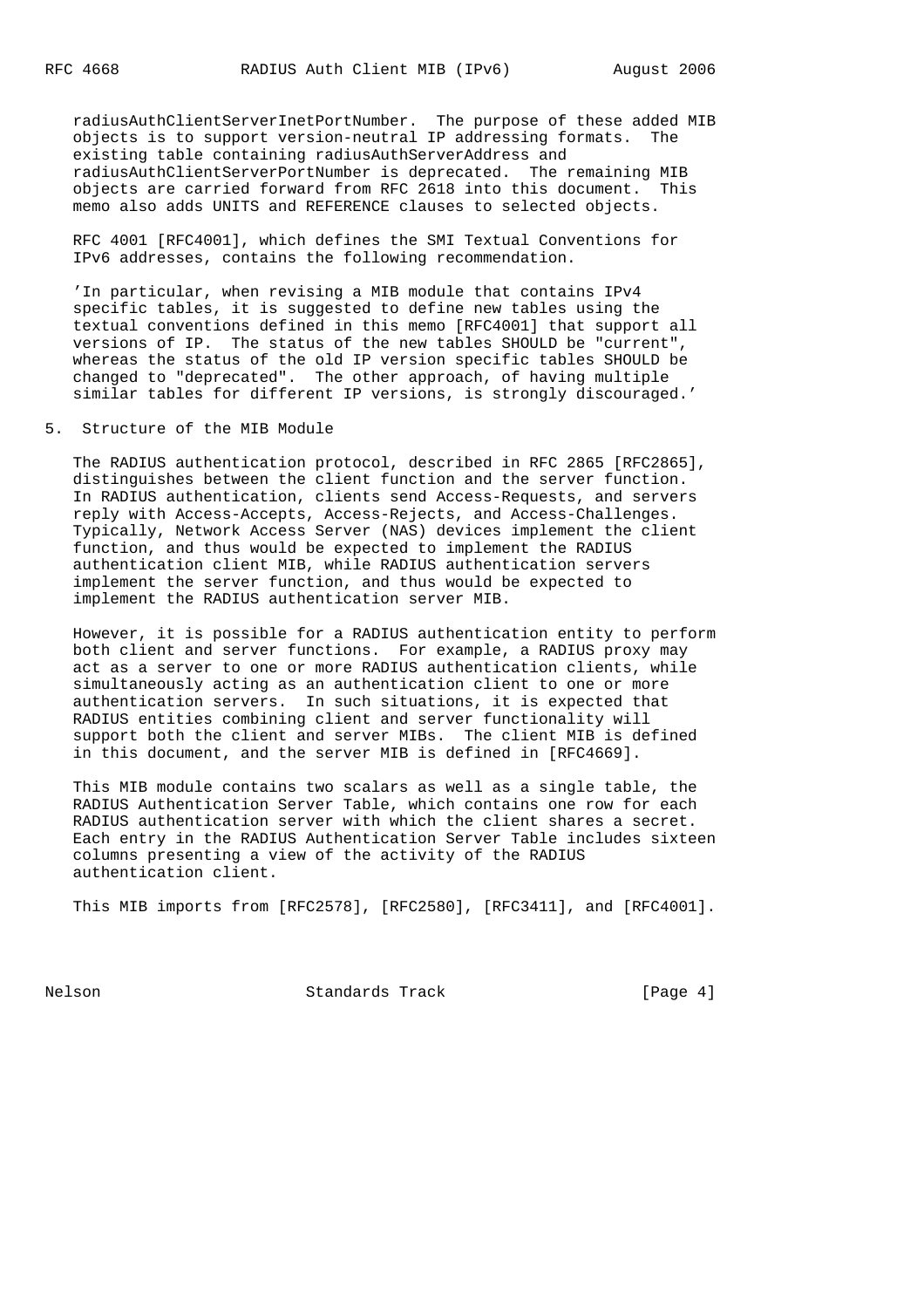6. Deprecated Objects

 The deprecated table in this MIB is carried forward from RFC 2618 [RFC2618]. There are two conditions under which it MAY be desirable for managed entities to continue to support the deprecated table:

- 1. The managed entity only supports IPv4 address formats.
- 2. The managed entity supports both IPv4 and IPv6 address formats, and the deprecated table is supported for backwards compatibility with older management stations. This option SHOULD only be used when the IP addresses in the new table are in IPv4 format and can accurately be represented in both the new table and the deprecated table.

 Managed entities SHOULD NOT instantiate row entries in the deprecated table, containing IPv4-only address objects, when the RADIUS server address represented in such a table row is not an IPv4 address. Managed entities SHOULD NOT return inaccurate values of IP address or SNMP object access errors for IPv4-only address objects in otherwise populated tables. When row entries exist in both the deprecated IPv4-only table and the new IP-version-neutral table that describe the same RADIUS server, the row indexes SHOULD be the same for the corresponding rows in each table, to facilitate correlation of these related rows by management applications.

7. Definitions

RADIUS-AUTH-CLIENT-MIB DEFINITIONS ::= BEGIN

IMPORTS

 MODULE-IDENTITY, OBJECT-TYPE, OBJECT-IDENTITY, Counter32, Integer32, Gauge32, IpAddress, TimeTicks, mib-2 FROM SNMPv2-SMI SnmpAdminString FROM SNMP-FRAMEWORK-MIB InetAddressType, InetAddress, InetPortNumber FROM INET-ADDRESS-MIB MODULE-COMPLIANCE, OBJECT-GROUP FROM SNMPv2-CONF;

 radiusAuthClientMIB MODULE-IDENTITY LAST-UPDATED "200608210000Z" -- 21 August 2006 ORGANIZATION "IETF RADIUS Extensions Working Group." CONTACT-INFO " Bernard Aboba Microsoft One Microsoft Way Redmond, WA 98052

Nelson **Standards Track** [Page 5]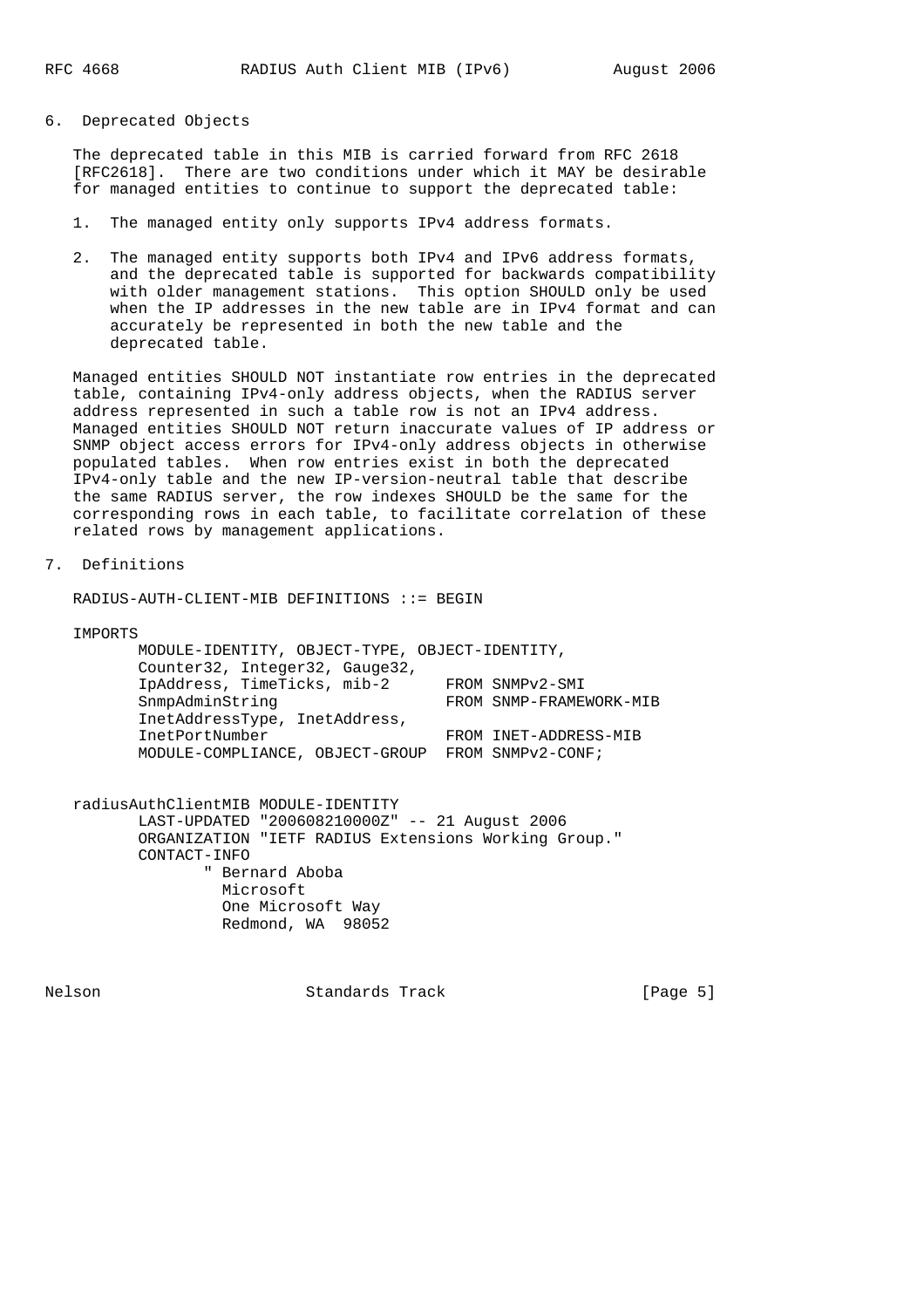US DE L'ANGELIA DE L'ANGELIA DE L'ANGELIA DE L'ANGELIA DE L'ANGELIA DE L'ANGELIA DE L'ANGELIA DE L'ANGELIA DE Phone: +1 425 936 6605 EMail: bernarda@microsoft.com" DESCRIPTION "The MIB module for entities implementing the client side of the Remote Authentication Dial-In User Service (RADIUS) authentication protocol. Copyright (C) The Internet Society (2006). This version of this MIB module is part of RFC 4668; see the RFC itself for full legal notices." REVISION "200608210000Z" -- 21 August 2006 DESCRIPTION "Revised version as published in RFC 4668. This version obsoletes that of RFC 2618 by deprecating the MIB table containing IPv4-only address formats and defining a new table to add support for version neutral IP address formats. The remaining MIB objects from RFC 2618 are carried forward into this version." REVISION "199906110000Z" -- 11 Jun 1999 DESCRIPTION "Initial version as published in RFC 2618." ::= { radiusAuthentication 2 } radiusMIB OBJECT-IDENTITY STATUS current DESCRIPTION "The OID assigned to RADIUS MIB work by the IANA."  $::=$  { mib-2 67 } radiusAuthentication OBJECT IDENTIFIER ::= {radiusMIB 1} radiusAuthClientMIBObjects OBJECT IDENTIFIER ::= { radiusAuthClientMIB 1 } radiusAuthClient OBJECT IDENTIFIER ::= { radiusAuthClientMIBObjects 1 } radiusAuthClientInvalidServerAddresses OBJECT-TYPE SYNTAX Counter32 UNITS "packets" MAX-ACCESS read-only STATUS current DESCRIPTION "The number of RADIUS Access-Response packets received from unknown addresses." ::= { radiusAuthClient 1 } radiusAuthClientIdentifier OBJECT-TYPE SYNTAX SnmpAdminString

Nelson **Standards Track** [Page 6]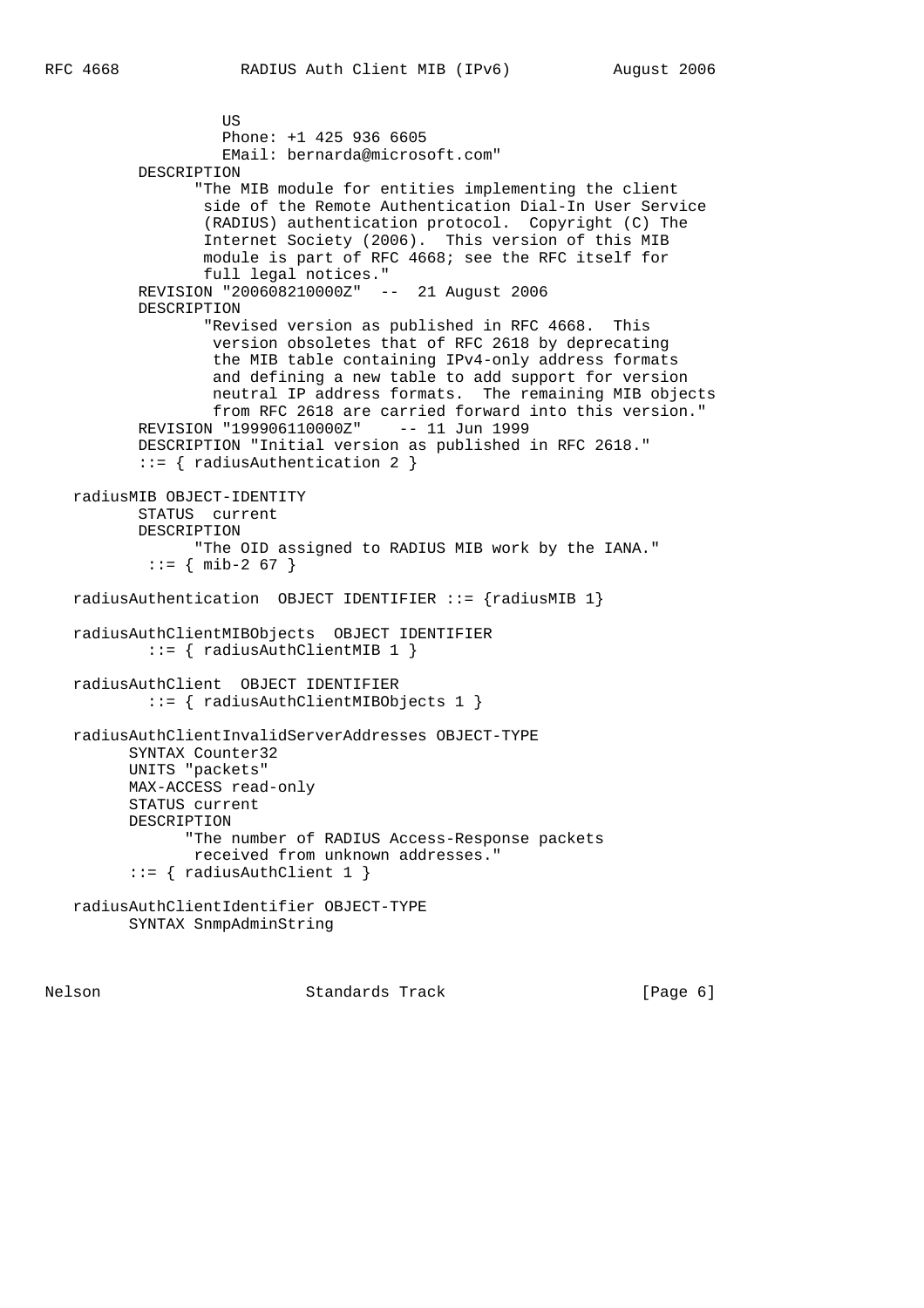```
 MAX-ACCESS read-only
          STATUS current
          DESCRIPTION
                  "The NAS-Identifier of the RADIUS authentication client.
                   This is not necessarily the same as sysName in MIB II."
          REFERENCE "RFC 2865 section 5.32"
          ::= { radiusAuthClient 2 }
   radiusAuthServerTable OBJECT-TYPE
          SYNTAX SEQUENCE OF RadiusAuthServerEntry
          MAX-ACCESS not-accessible
          STATUS deprecated
          DESCRIPTION
                 "The (conceptual) table listing the RADIUS authentication
                  servers with which the client shares a secret."
          ::= { radiusAuthClient 3 }
   radiusAuthServerEntry OBJECT-TYPE
          SYNTAX RadiusAuthServerEntry
          MAX-ACCESS not-accessible
          STATUS deprecated
          DESCRIPTION
                 "An entry (conceptual row) representing a RADIUS
                  authentication server with which the client shares
                  a secret."
          INDEX { radiusAuthServerIndex }
          ::= { radiusAuthServerTable 1 }
   RadiusAuthServerEntry ::= SEQUENCE {
          radiusAuthServerIndex Integer32,
          radiusAuthServerAddress IpAddress,
          radiusAuthClientServerPortNumber Integer32,
         radiusAuthClientRoundTripTime TimeTicks,
         \verb|radiusAuthorElements| \verb|codiusAuthorClientAccessReturns| \verb|codiusAuthor32|, \verb|radiusAuthor32|, \verb|radiusAuthor32|, \verb|radiusAuthor32|, \verb|radiusAuthor32|, \verb|radius4|, \verb|adius4|, \verb|adius4|, \verb|adius4|, \verb|adius4|, \verb|adius4|, \verb|adius4|, \verb|adius4|, \verb|adius4|, \verb|adius4|, \verb|adius4|, \verb|adius4|, \verb|adius4|, \verb|adius4|, \verb|adius4|, \verb|adius4|, \verb|adius4|, \verb|adius4|, \verb|adius4|, \verbradiusAuthClientAccessRetransmissions
          radiusAuthClientAccessAccepts Counter32,
          radiusAuthClientAccessRejects Counter32,
         radiusAuthClientAccessChallenges Counter32,
          radiusAuthClientMalformedAccessResponses Counter32,
          radiusAuthClientBadAuthenticators Counter32,
 radiusAuthClientPendingRequests Gauge32,
 radiusAuthClientTimeouts Counter32,
          radiusAuthClientUnknownTypes Counter32,
          radiusAuthClientPacketsDropped Counter32
    }
```
 radiusAuthServerIndex OBJECT-TYPE SYNTAX Integer32 (1..2147483647)

Nelson **Standards Track** [Page 7]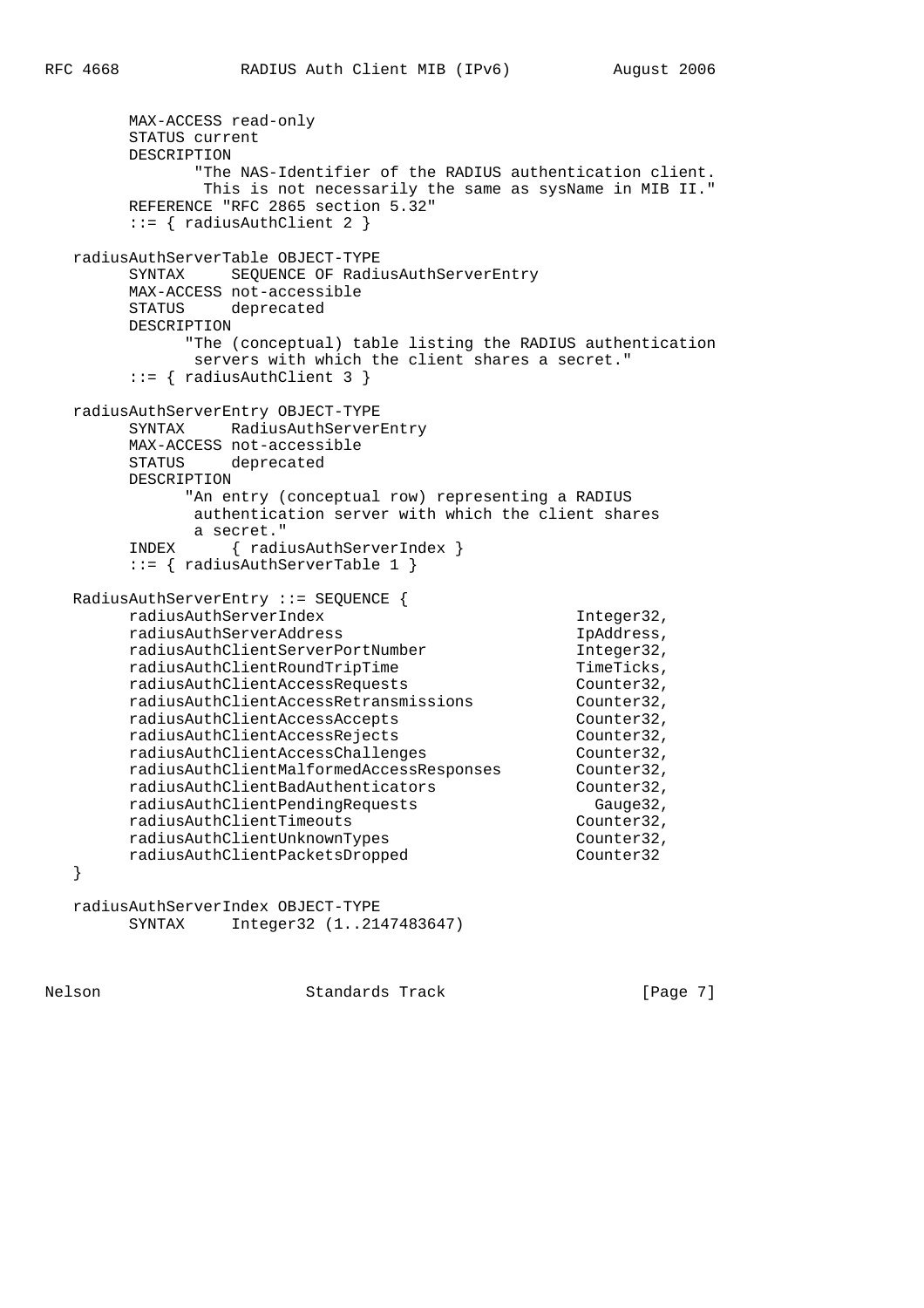```
 MAX-ACCESS not-accessible
         STATUS deprecated
         DESCRIPTION
                 "A number uniquely identifying each RADIUS
                 Authentication server with which this client
                 communicates."
          ::= { radiusAuthServerEntry 1 }
   radiusAuthServerAddress OBJECT-TYPE
         SYNTAX IpAddress
         MAX-ACCESS read-only
         STATUS deprecated
         DESCRIPTION
                "The IP address of the RADIUS authentication server
                referred to in this table entry."
          ::= { radiusAuthServerEntry 2 }
   radiusAuthClientServerPortNumber OBJECT-TYPE
         SYNTAX Integer32 (0..65535)
         MAX-ACCESS read-only
         STATUS deprecated
         DESCRIPTION
                "The UDP port the client is using to send requests to
                 this server."
         REFERENCE "RFC 2865 section 3"
          ::= { radiusAuthServerEntry 3 }
   radiusAuthClientRoundTripTime OBJECT-TYPE
         SYNTAX TimeTicks
         MAX-ACCESS read-only
         STATUS deprecated
         DESCRIPTION
                "The time interval (in hundredths of a second) between
                 the most recent Access-Reply/Access-Challenge and the
                 Access-Request that matched it from this RADIUS
                 authentication server."
          ::= { radiusAuthServerEntry 4 }
   -- Request/Response statistics
  - -- TotalIncomingPackets = Accepts + Rejects + Challenges +
   -- UnknownTypes
  --- TotalIncomingPackets - MalformedResponses -
   -- BadAuthenticators - UnknownTypes - PacketsDropped =
   -- Successfully received
 --
    -- AccessRequests + PendingRequests + ClientTimeouts =
```
Nelson **Standards Track** [Page 8]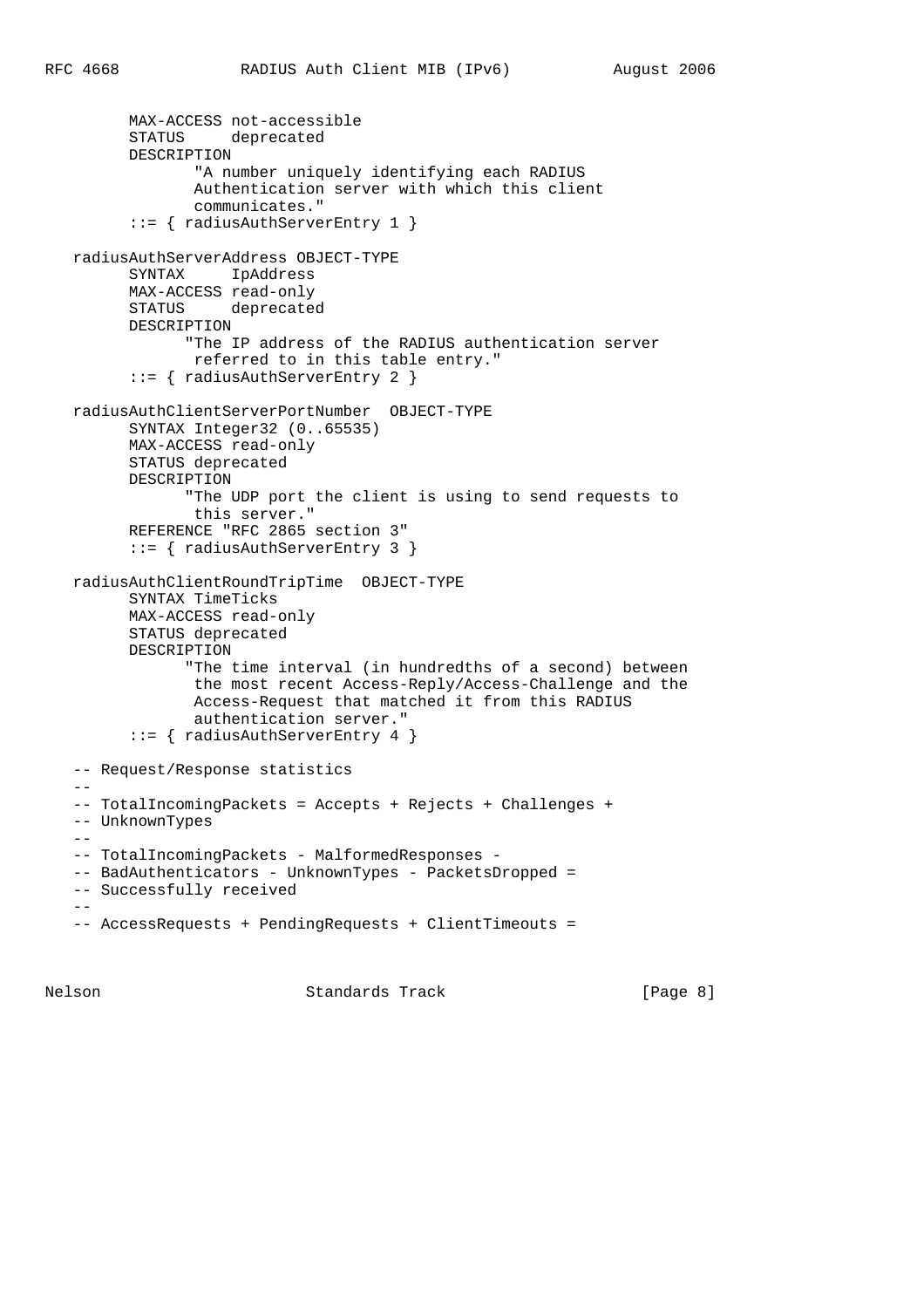-- Successfully received  $-$  - radiusAuthClientAccessRequests OBJECT-TYPE SYNTAX Counter32 UNITS "packets" MAX-ACCESS read-only STATUS deprecated DESCRIPTION "The number of RADIUS Access-Request packets sent to this server. This does not include retransmissions." REFERENCE "RFC 2865 section 4.1" ::= { radiusAuthServerEntry 5 } radiusAuthClientAccessRetransmissions OBJECT-TYPE SYNTAX Counter32 UNITS "packets" MAX-ACCESS read-only STATUS deprecated DESCRIPTION "The number of RADIUS Access-Request packets retransmitted to this RADIUS authentication server." REFERENCE "RFC 2865 sections 2.5, 4.1" ::= { radiusAuthServerEntry 6 } radiusAuthClientAccessAccepts OBJECT-TYPE SYNTAX Counter32 UNITS "packets" MAX-ACCESS read-only STATUS deprecated DESCRIPTION "The number of RADIUS Access-Accept packets (valid or invalid) received from this server." REFERENCE "RFC 2865 section 4.2" ::= { radiusAuthServerEntry 7 } radiusAuthClientAccessRejects OBJECT-TYPE SYNTAX Counter32 UNITS "packets" MAX-ACCESS read-only STATUS deprecated DESCRIPTION "The number of RADIUS Access-Reject packets (valid or invalid) received from this server." REFERENCE "RFC 2865 section 4.3" ::= { radiusAuthServerEntry 8 }

Nelson **Standards Track** [Page 9]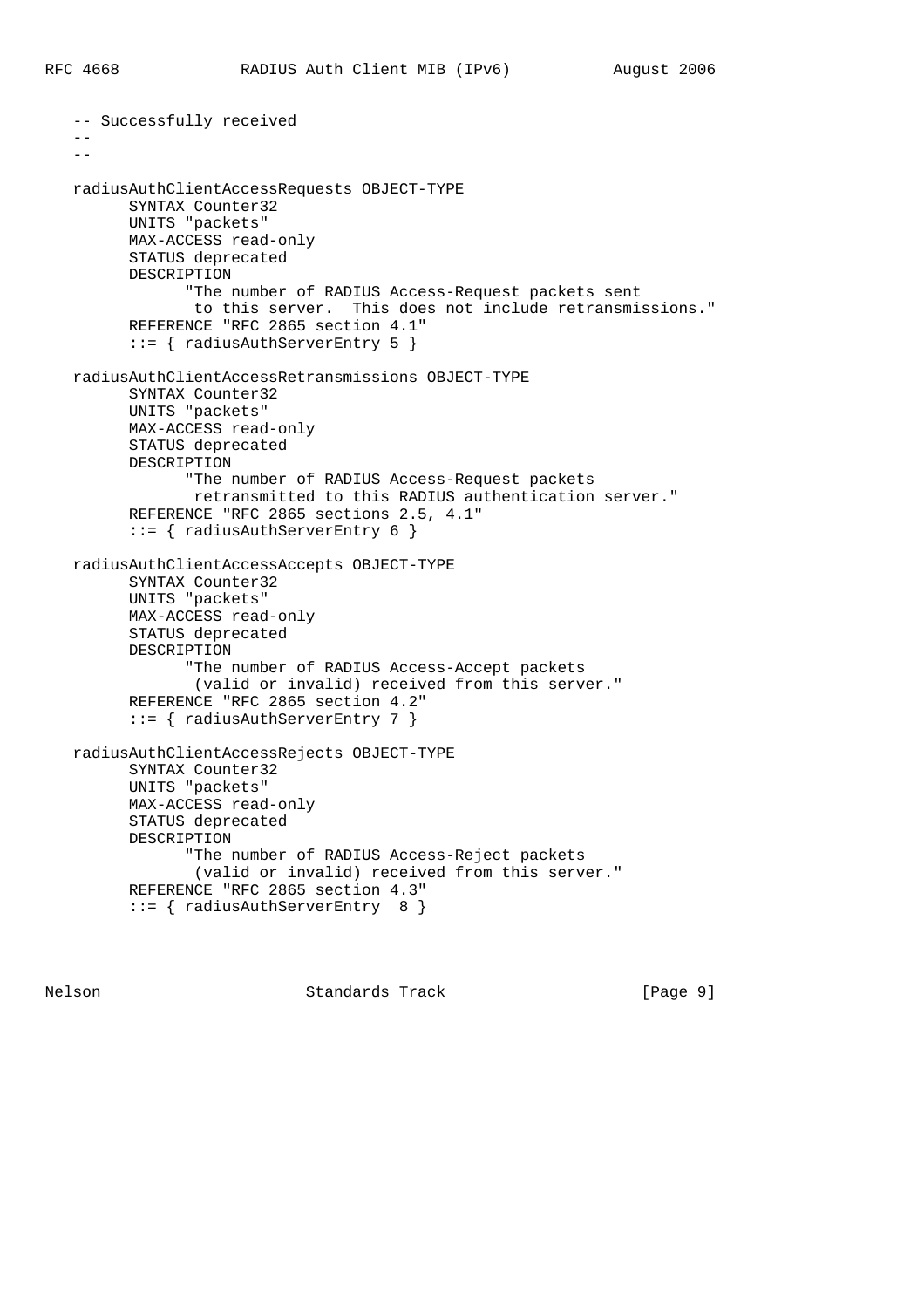radiusAuthClientAccessChallenges OBJECT-TYPE SYNTAX Counter32 UNITS "packets" MAX-ACCESS read-only STATUS deprecated DESCRIPTION "The number of RADIUS Access-Challenge packets (valid or invalid) received from this server." REFERENCE "RFC 2865 section 4.4" ::= { radiusAuthServerEntry 9 } -- "Access-Response" includes an Access-Accept, Access-Challenge -- or Access-Reject radiusAuthClientMalformedAccessResponses OBJECT-TYPE SYNTAX Counter32 UNITS "packets" MAX-ACCESS read-only STATUS deprecated DESCRIPTION "The number of malformed RADIUS Access-Response packets received from this server. Malformed packets include packets with an invalid length. Bad authenticators or Message Authenticator attributes or unknown types are not included as malformed access responses." ::= { radiusAuthServerEntry 10 } radiusAuthClientBadAuthenticators OBJECT-TYPE SYNTAX Counter32 UNITS "packets" MAX-ACCESS read-only STATUS deprecated DESCRIPTION "The number of RADIUS Access-Response packets containing invalid authenticators or Message Authenticator attributes received from this server." REFERENCE "RFC 2865 section 3, RFC 2869 section 5.14" ::= { radiusAuthServerEntry 11 } radiusAuthClientPendingRequests OBJECT-TYPE SYNTAX Gauge32 MAX-ACCESS read-only STATUS deprecated DESCRIPTION "The number of RADIUS Access-Request packets destined for this server that have not yet timed out or received a response. This variable is incremented

Nelson Standards Track [Page 10]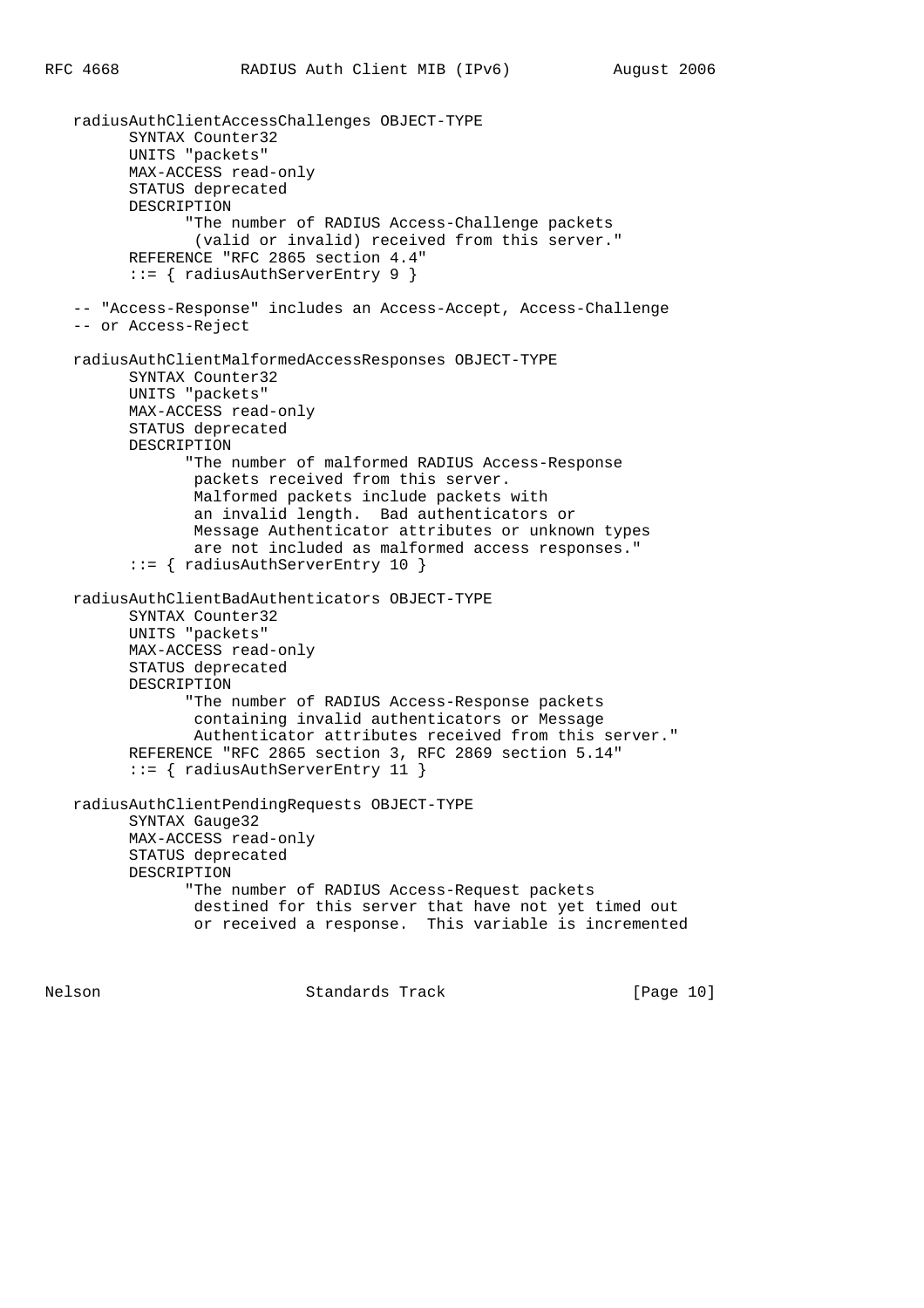```
 when an Access-Request is sent and decremented due to
              receipt of an Access-Accept, Access-Reject,
              Access-Challenge, timeout, or retransmission."
       REFERENCE "RFC 2865 section 2"
       ::= { radiusAuthServerEntry 12 }
 radiusAuthClientTimeouts OBJECT-TYPE
      SYNTAX Counter32
      UNITS "timeouts"
      MAX-ACCESS read-only
      STATUS deprecated
      DESCRIPTION
             "The number of authentication timeouts to this server.
              After a timeout, the client may retry to the same
              server, send to a different server, or
              give up. A retry to the same server is counted as a
              retransmit as well as a timeout. A send to a different
              server is counted as a Request as well as a timeout."
              REFERENCE "RFC 2865 section 2, RFC 2869 section 2.3.2"
       ::= { radiusAuthServerEntry 13 }
 radiusAuthClientUnknownTypes OBJECT-TYPE
       SYNTAX Counter32
       UNITS "packets"
       MAX-ACCESS read-only
       STATUS deprecated
       DESCRIPTION
             "The number of RADIUS packets of unknown type that
              were received from this server on the authentication
              port."
       ::= { radiusAuthServerEntry 14 }
 radiusAuthClientPacketsDropped OBJECT-TYPE
       SYNTAX Counter32
       UNITS "packets"
       MAX-ACCESS read-only
       STATUS deprecated
       DESCRIPTION
             "The number of RADIUS packets that were
              received from this server on the authentication port
              and dropped for some other reason."
       ::= { radiusAuthServerEntry 15 }
 -- New MIB Objects in this revision
 radiusAuthServerExtTable OBJECT-TYPE
       SYNTAX SEQUENCE OF RadiusAuthServerExtEntry
```
Nelson Standards Track [Page 11]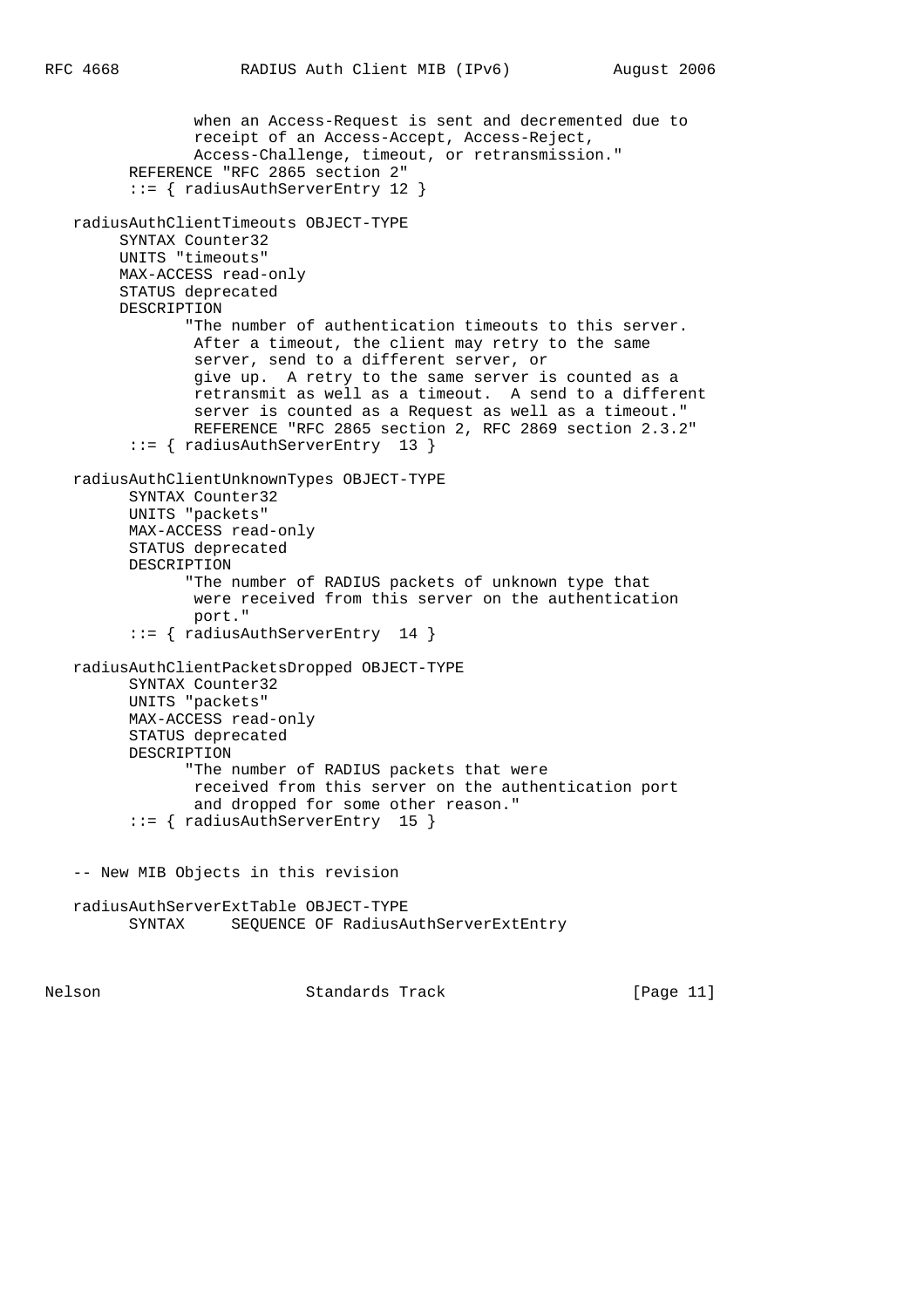```
 MAX-ACCESS not-accessible
        STATUS current
        DESCRIPTION
             "The (conceptual) table listing the RADIUS authentication
              servers with which the client shares a secret."
         ::= { radiusAuthClient 4 }
   radiusAuthServerExtEntry OBJECT-TYPE
        SYNTAX RadiusAuthServerExtEntry
        MAX-ACCESS not-accessible
        STATUS current
        DESCRIPTION
              "An entry (conceptual row) representing a RADIUS
              authentication server with which the client shares
              a secret."
        INDEX { radiusAuthServerExtIndex }
        ::= { radiusAuthServerExtTable 1 }
   RadiusAuthServerExtEntry ::= SEQUENCE {
       radiusAuthServerExtIndex Integer32,<br>
radiusAuthServerInetAddressType InetAddressType,<br>
radiusAuthSexuerInetAddressType InetAddressType,
 radiusAuthServerInetAddressType InetAddressType,
 radiusAuthServerInetAddress InetAddress,
 radiusAuthClientServerInetPortNumber InetPortNumber,
 radiusAuthClientExtRoundTripTime TimeTicks,
 radiusAuthClientExtAccessRequests Counter32,
 radiusAuthClientExtAccessRetransmissions Counter32,
 radiusAuthClientExtAccessAccepts Counter32,
 radiusAuthClientExtAccessRejects Counter32,
 radiusAuthClientExtAccessChallenges Counter32,
        radiusAuthClientExtMalformedAccessResponses Counter32,
 radiusAuthClientExtBadAuthenticators Counter32,
 radiusAuthClientExtPendingRequests Gauge32,
 radiusAuthClientExtTimeouts Counter32,
 radiusAuthClientExtUnknownTypes Counter32,
 radiusAuthClientExtPacketsDropped Counter32,
 radiusAuthClientCounterDiscontinuity TimeTicks
   }
   radiusAuthServerExtIndex OBJECT-TYPE
        SYNTAX Integer32 (1..2147483647)
        MAX-ACCESS not-accessible
        STATUS current
        DESCRIPTION
               "A number uniquely identifying each RADIUS
               Authentication server with which this client
               communicates."
        ::= { radiusAuthServerExtEntry 1 }
```
Nelson Standards Track [Page 12]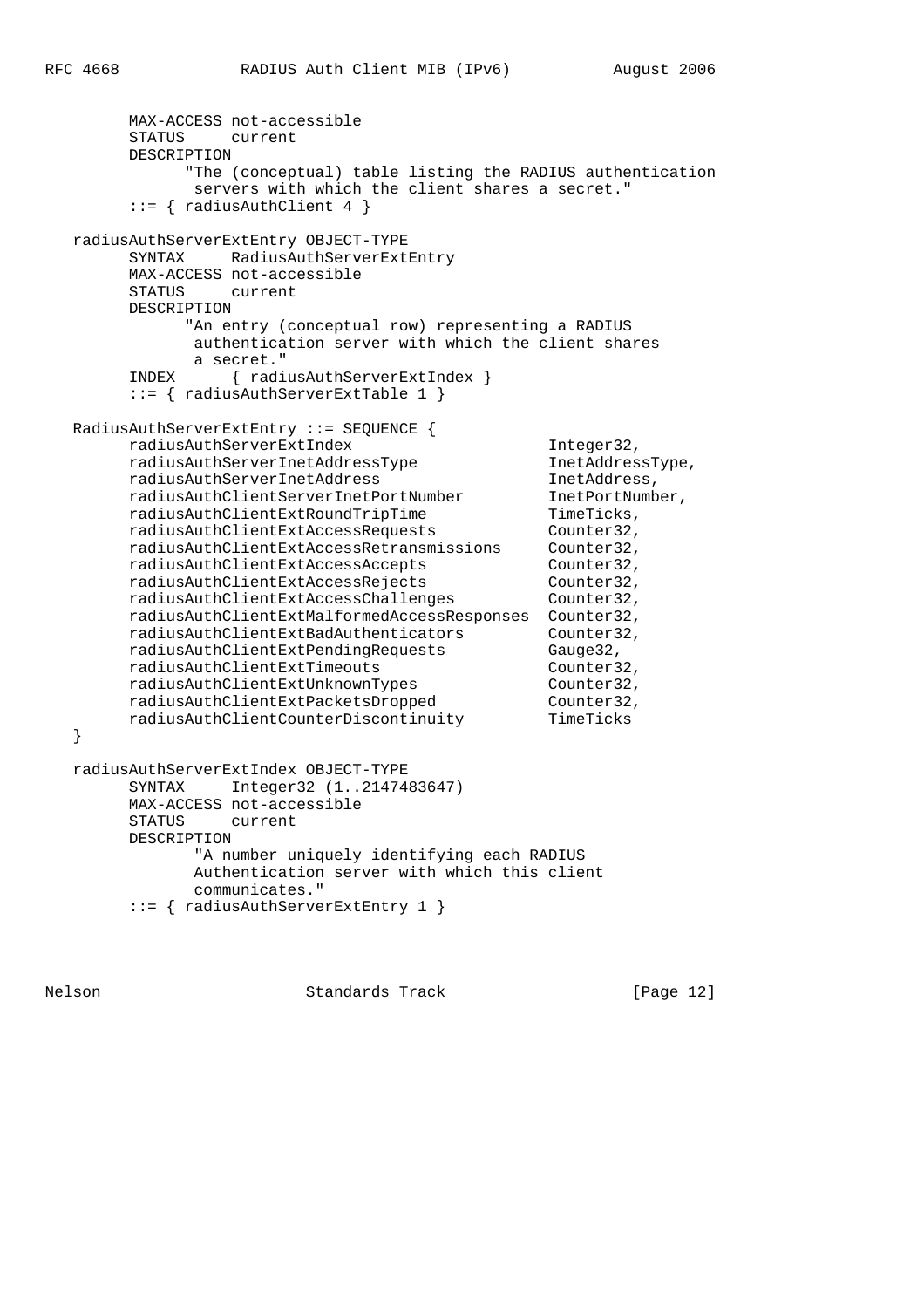```
 radiusAuthServerInetAddressType OBJECT-TYPE
         SYNTAX InetAddressType
         MAX-ACCESS read-only
         STATUS current
         DESCRIPTION
                "The type of address format used for the
                radiusAuthServerInetAddress object."
          ::= { radiusAuthServerExtEntry 2 }
   radiusAuthServerInetAddress OBJECT-TYPE
         SYNTAX InetAddress
         MAX-ACCESS read-only
         STATUS current
         DESCRIPTION
                "The IP address of the RADIUS authentication
                server referred to in this table entry, using
                 the version-neutral IP address format."
          ::= { radiusAuthServerExtEntry 3 }
   radiusAuthClientServerInetPortNumber OBJECT-TYPE
         SYNTAX InetPortNumber ( 1..65535 )
         MAX-ACCESS read-only
         STATUS current
         DESCRIPTION
                "The UDP port the client is using to send requests
                 to this server. The value of zero (0) is invalid."
         REFERENCE "RFC 2865 section 3"
         ::= { radiusAuthServerExtEntry 4 }
   radiusAuthClientExtRoundTripTime OBJECT-TYPE
         SYNTAX TimeTicks
         MAX-ACCESS read-only
         STATUS current
         DESCRIPTION
                "The time interval (in hundredths of a second) between
                 the most recent Access-Reply/Access-Challenge and the
                Access-Request that matched it from this RADIUS
                 authentication server."
         REFERENCE "RFC 2865 section 2"
          ::= { radiusAuthServerExtEntry 5 }
   -- Request/Response statistics
  - -- TotalIncomingPackets = Accepts + Rejects + Challenges +
   -- UnknownTypes
 --
  -- TotalIncomingPackets - MalformedResponses -
   -- BadAuthenticators - UnknownTypes - PacketsDropped =
```
Nelson Standards Track [Page 13]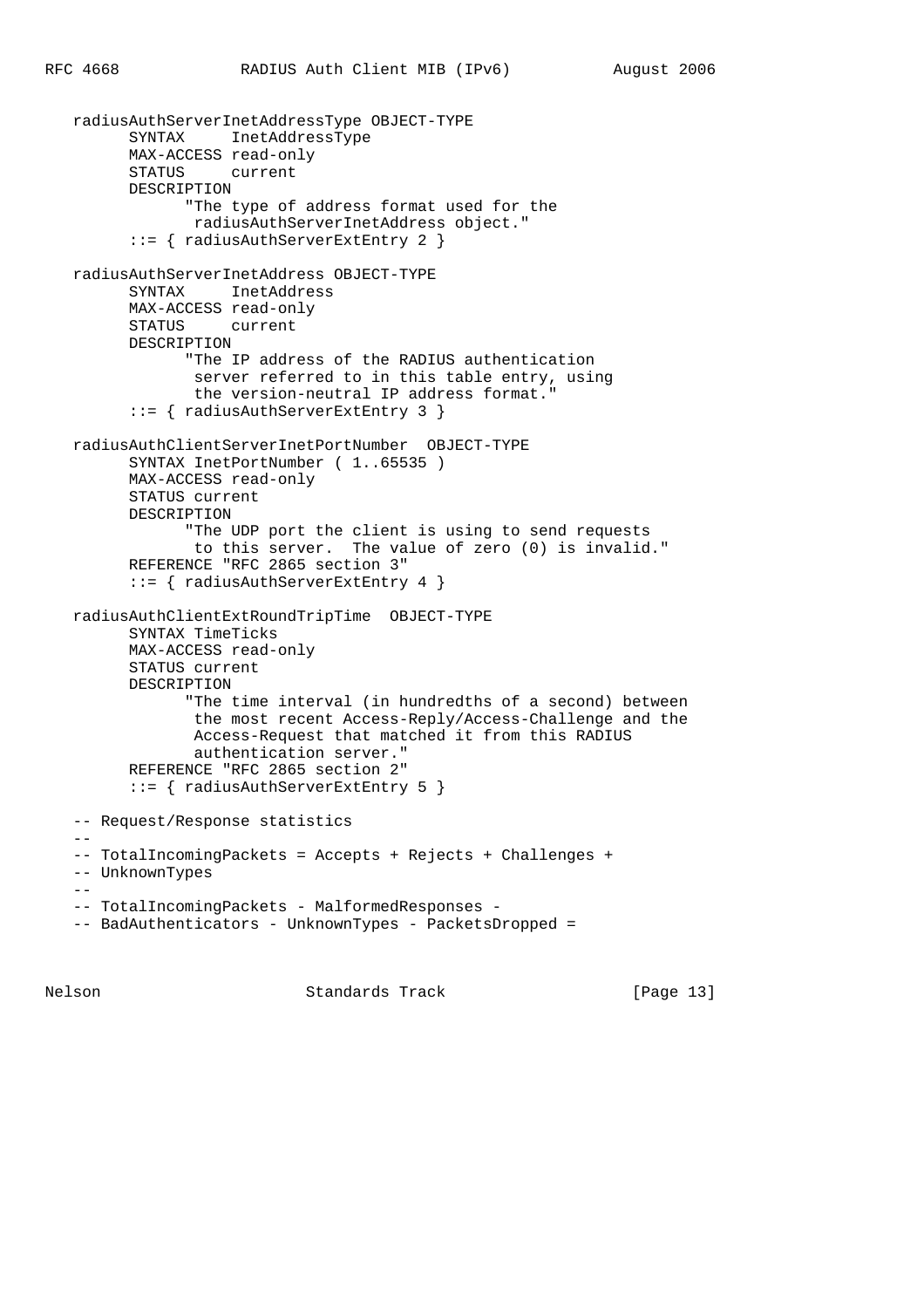```
 -- Successfully received
 --
   -- AccessRequests + PendingRequests + ClientTimeouts =
   -- Successfully received
  - --
   radiusAuthClientExtAccessRequests OBJECT-TYPE
         SYNTAX Counter32
         UNITS "packets"
         MAX-ACCESS read-only
         STATUS current
         DESCRIPTION
                "The number of RADIUS Access-Request packets sent
                 to this server. This does not include retransmissions.
                 This counter may experience a discontinuity when the
                 RADIUS Client module within the managed entity is
                 reinitialized, as indicated by the current value of
                 radiusAuthClientCounterDiscontinuity."
          REFERENCE "RFC 2865 section 4.1"
          ::= { radiusAuthServerExtEntry 6 }
   radiusAuthClientExtAccessRetransmissions OBJECT-TYPE
          SYNTAX Counter32
         UNITS "packets"
         MAX-ACCESS read-only
         STATUS current
         DESCRIPTION
                "The number of RADIUS Access-Request packets
                 retransmitted to this RADIUS authentication server.
                 This counter may experience a discontinuity when
                 the RADIUS Client module within the managed entity
                 is reinitialized, as indicated by the current value
                 of radiusAuthClientCounterDiscontinuity."
          REFERENCE "RFC 2865 sections 2.5, 4.1"
          ::= { radiusAuthServerExtEntry 7 }
   radiusAuthClientExtAccessAccepts OBJECT-TYPE
         SYNTAX Counter32
         UNITS "packets"
         MAX-ACCESS read-only
          STATUS current
         DESCRIPTION
                "The number of RADIUS Access-Accept packets
                 (valid or invalid) received from this server.
                 This counter may experience a discontinuity when
                 the RADIUS Client module within the managed entity
                 is reinitialized, as indicated by the current value
```
Nelson Standards Track [Page 14]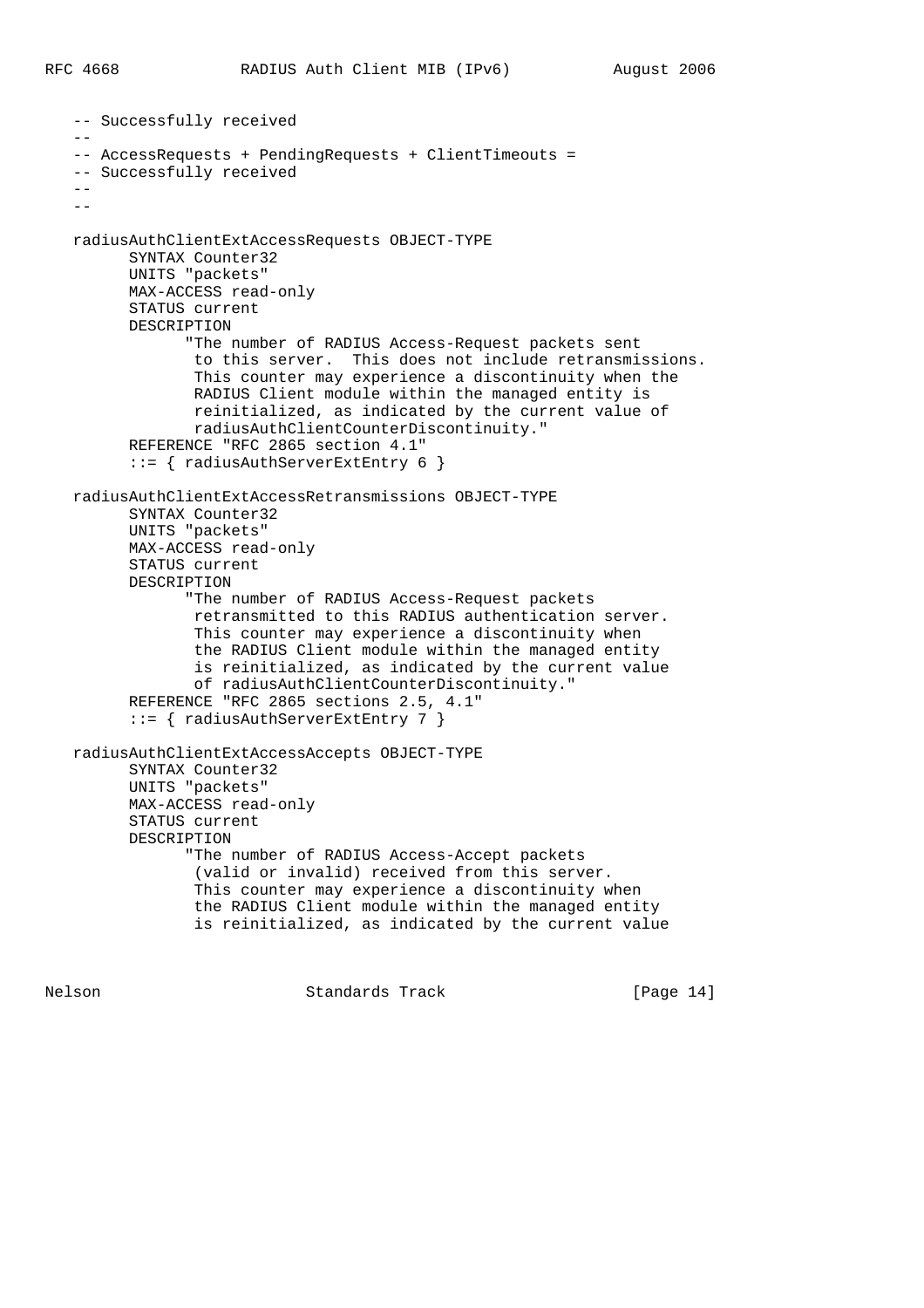```
 of radiusAuthClientCounterDiscontinuity."
       REFERENCE "RFC 2865 section 4.2"
       ::= { radiusAuthServerExtEntry 8 }
 radiusAuthClientExtAccessRejects OBJECT-TYPE
       SYNTAX Counter32
       UNITS "packets"
       MAX-ACCESS read-only
       STATUS current
       DESCRIPTION
             "The number of RADIUS Access-Reject packets
              (valid or invalid) received from this server.
              This counter may experience a discontinuity when
              the RADIUS Client module within the managed
              entity is reinitialized, as indicated by the
              current value of
              radiusAuthClientCounterDiscontinuity."
       REFERENCE "RFC 2865 section 4.3"
       ::= { radiusAuthServerExtEntry 9 }
 radiusAuthClientExtAccessChallenges OBJECT-TYPE
       SYNTAX Counter32
       UNITS "packets"
       MAX-ACCESS read-only
       STATUS current
       DESCRIPTION
             "The number of RADIUS Access-Challenge packets
              (valid or invalid) received from this server.
              This counter may experience a discontinuity when
              the RADIUS Client module within the managed
              entity is reinitialized, as indicated by the
              current value of
              radiusAuthClientCounterDiscontinuity."
       REFERENCE "RFC 2865 section 4.4"
       ::= { radiusAuthServerExtEntry 10 }
 -- "Access-Response" includes an Access-Accept, Access-Challenge,
 -- or Access-Reject
 radiusAuthClientExtMalformedAccessResponses OBJECT-TYPE
       SYNTAX Counter32
       UNITS "packets"
       MAX-ACCESS read-only
       STATUS current
       DESCRIPTION
             "The number of malformed RADIUS Access-Response
              packets received from this server.
              Malformed packets include packets with
```
Nelson Standards Track [Page 15]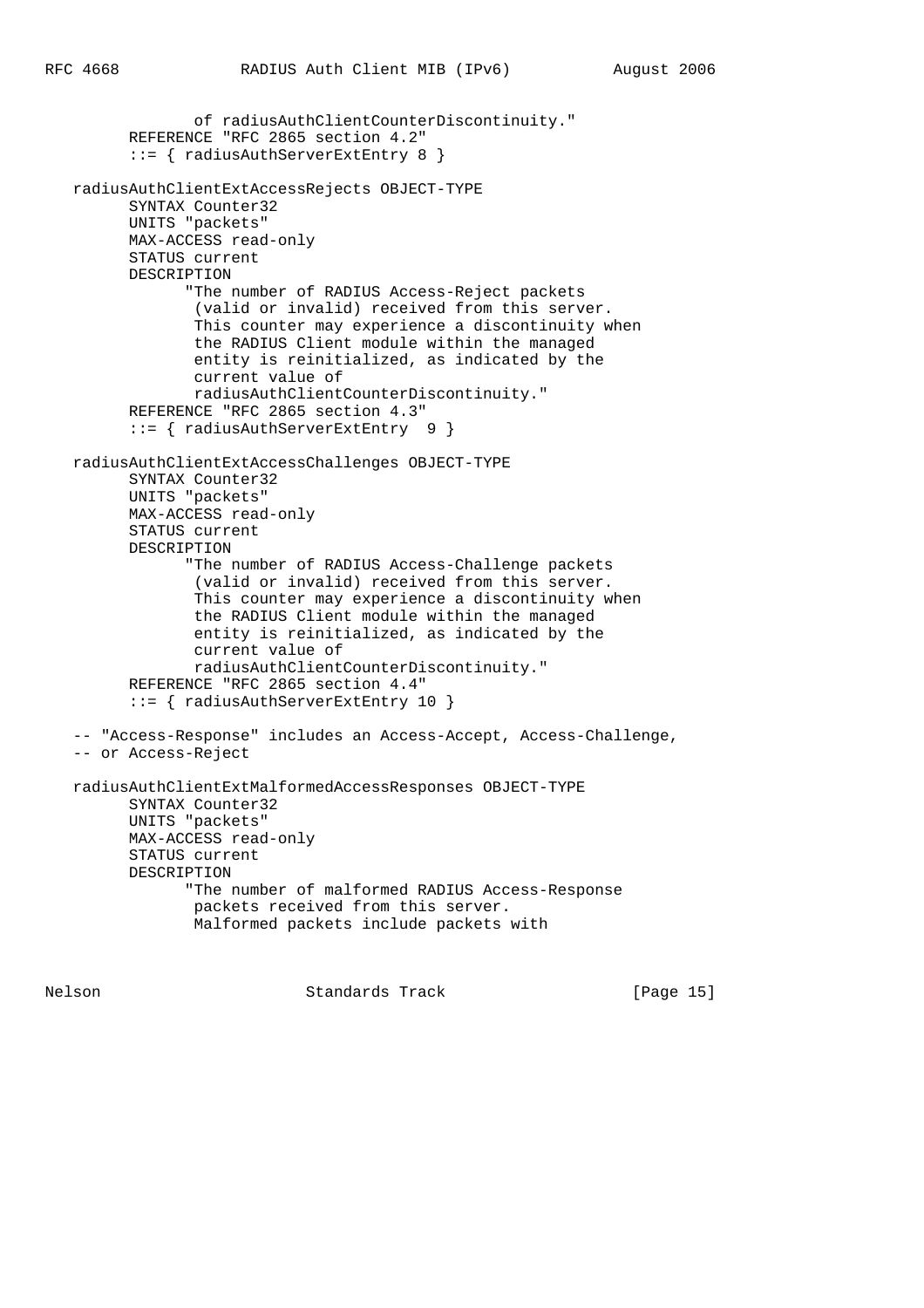```
 an invalid length. Bad authenticators or
              Message Authenticator attributes or unknown types
              are not included as malformed access responses.
              This counter may experience a discontinuity when
              the RADIUS Client module within the managed entity
              is reinitialized, as indicated by the current value
              of radiusAuthClientCounterDiscontinuity."
       REFERENCE "RFC 2865 sections 3, 4"
       ::= { radiusAuthServerExtEntry 11 }
 radiusAuthClientExtBadAuthenticators OBJECT-TYPE
       SYNTAX Counter32
       UNITS "packets"
       MAX-ACCESS read-only
       STATUS current
       DESCRIPTION
             "The number of RADIUS Access-Response packets
              containing invalid authenticators or Message
              Authenticator attributes received from this server.
              This counter may experience a discontinuity when
              the RADIUS Client module within the managed entity
              is reinitialized, as indicated by the current value
              of radiusAuthClientCounterDiscontinuity."
       REFERENCE "RFC 2865 section 3"
       ::= { radiusAuthServerExtEntry 12 }
 radiusAuthClientExtPendingRequests OBJECT-TYPE
       SYNTAX Gauge32
       UNITS "packets"
       MAX-ACCESS read-only
       STATUS current
       DESCRIPTION
             "The number of RADIUS Access-Request packets
              destined for this server that have not yet timed out
              or received a response. This variable is incremented
              when an Access-Request is sent and decremented due to
              receipt of an Access-Accept, Access-Reject,
              Access-Challenge, timeout, or retransmission."
       REFERENCE "RFC 2865 section 2"
       ::= { radiusAuthServerExtEntry 13 }
 radiusAuthClientExtTimeouts OBJECT-TYPE
      SYNTAX Counter32
      UNITS "timeouts"
      MAX-ACCESS read-only
      STATUS current
      DESCRIPTION
             "The number of authentication timeouts to this server.
```
Nelson Standards Track [Page 16]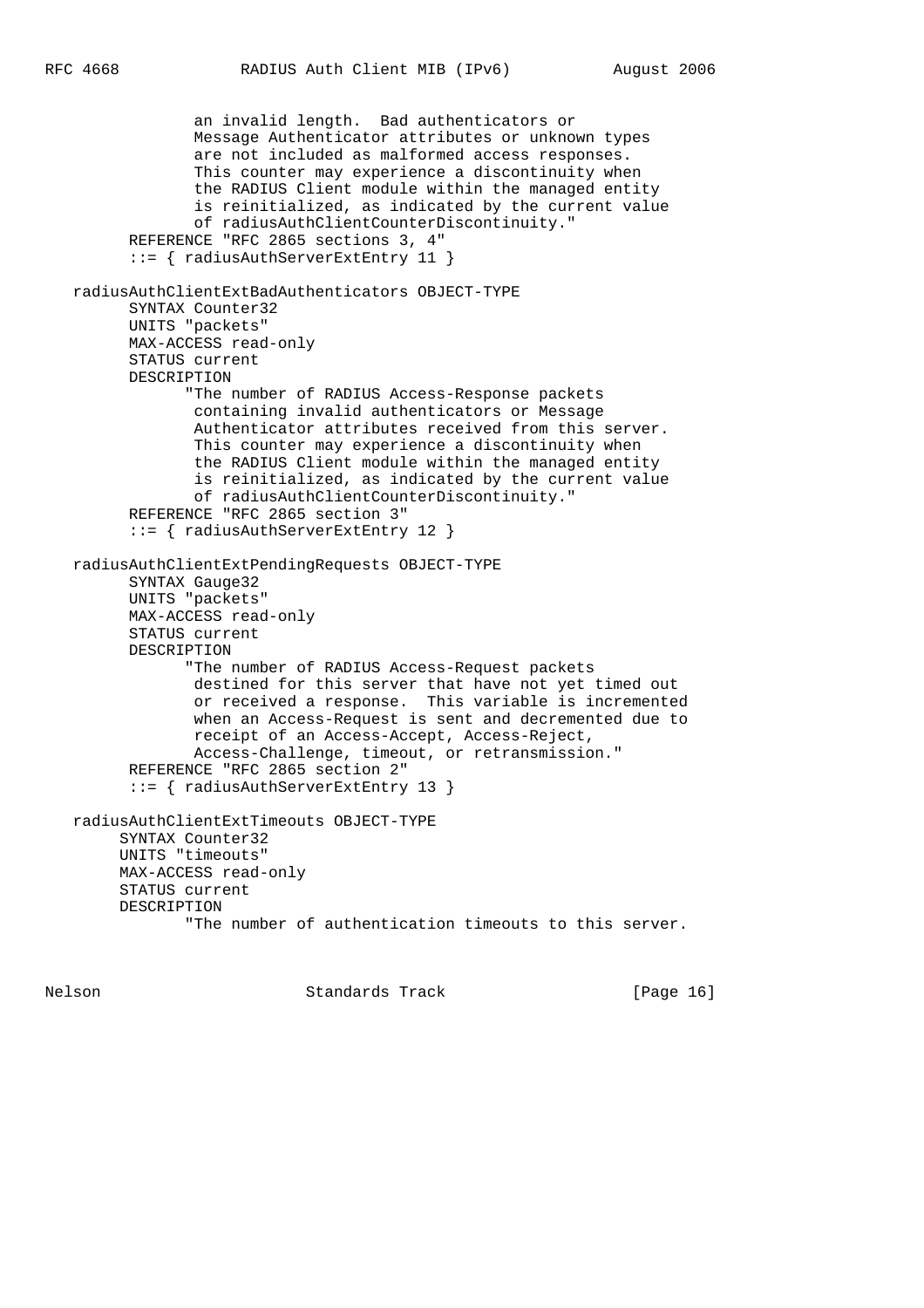```
 After a timeout, the client may retry to the same
              server, send to a different server, or
              give up. A retry to the same server is counted as a
              retransmit as well as a timeout. A send to a different
              server is counted as a Request as well as a timeout.
              This counter may experience a discontinuity when the
              RADIUS Client module within the managed entity is
              reinitialized, as indicated by the current value of
              radiusAuthClientCounterDiscontinuity."
       REFERENCE "RFC 2865 sections 2.5, 4.1"
       ::= { radiusAuthServerExtEntry 14 }
 radiusAuthClientExtUnknownTypes OBJECT-TYPE
       SYNTAX Counter32
       UNITS "packets"
       MAX-ACCESS read-only
       STATUS current
       DESCRIPTION
             "The number of RADIUS packets of unknown type that
              were received from this server on the authentication
              port. This counter may experience a discontinuity
              when the RADIUS Client module within the managed
              entity is reinitialized, as indicated by the current
              value of radiusAuthClientCounterDiscontinuity."
              REFERENCE "RFC 2865 section 4"
       ::= { radiusAuthServerExtEntry 15 }
 radiusAuthClientExtPacketsDropped OBJECT-TYPE
       SYNTAX Counter32
       UNITS "packets"
       MAX-ACCESS read-only
       STATUS current
       DESCRIPTION
             "The number of RADIUS packets that were
              received from this server on the authentication port
              and dropped for some other reason. This counter may
              experience a discontinuity when the RADIUS Client
              module within the managed entity is reinitialized,
              as indicated by the current value of
              radiusAuthClientCounterDiscontinuity."
       ::= { radiusAuthServerExtEntry 16 }
 radiusAuthClientCounterDiscontinuity OBJECT-TYPE
       SYNTAX TimeTicks
       UNITS "centiseconds"
       MAX-ACCESS read-only
       STATUS current
       DESCRIPTION
```
Nelson Standards Track [Page 17]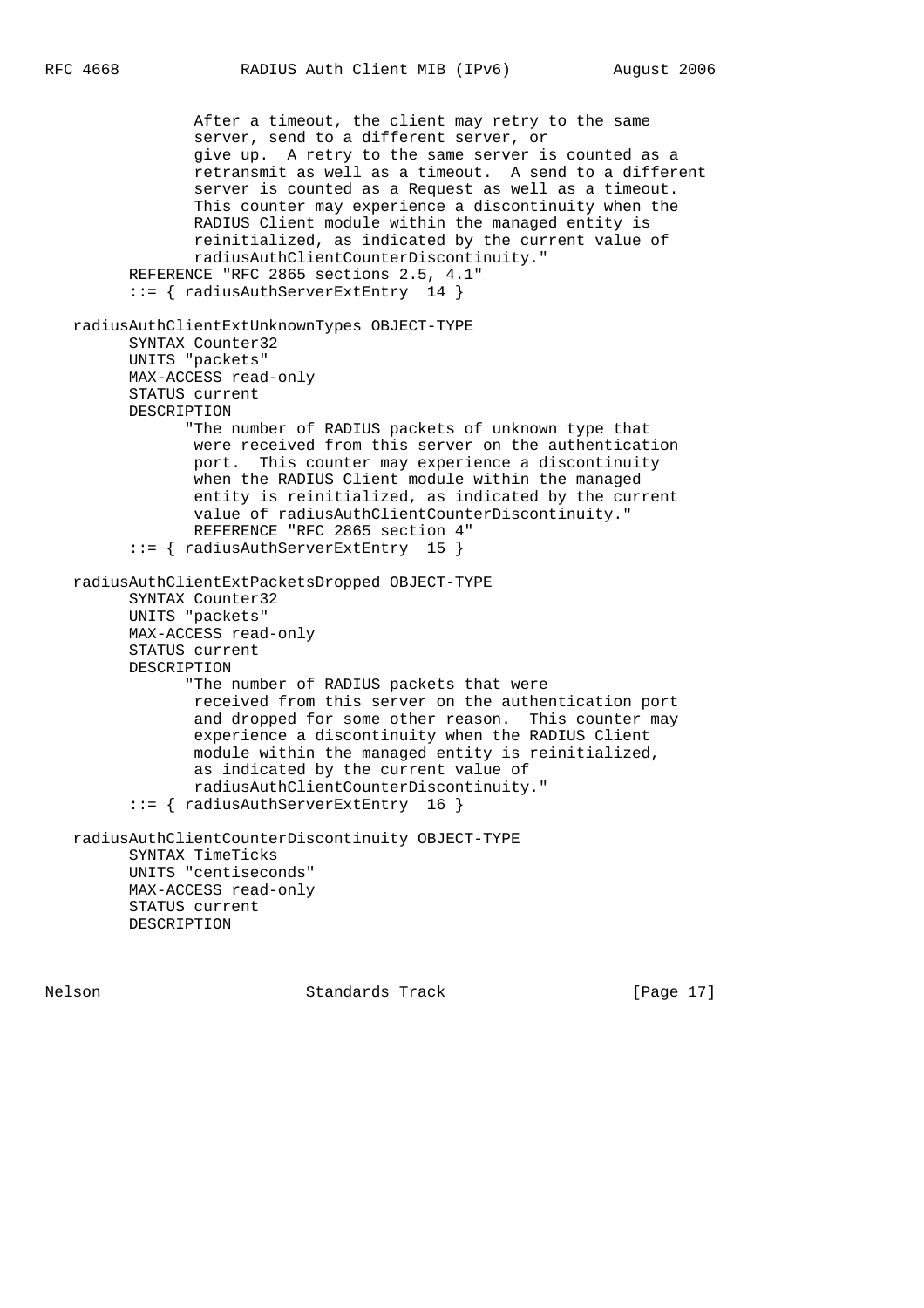```
 "The number of centiseconds since the last discontinuity
              in the RADIUS Client counters. A discontinuity may
              be the result of a reinitialization of the RADIUS
              Client module within the managed entity."
       ::= { radiusAuthServerExtEntry 17 }
 -- conformance information
 radiusAuthClientMIBConformance OBJECT IDENTIFIER
         ::= { radiusAuthClientMIB 2 }
 radiusAuthClientMIBCompliances OBJECT IDENTIFIER
         ::= { radiusAuthClientMIBConformance 1 }
 radiusAuthClientMIBGroups OBJECT IDENTIFIER
         ::= { radiusAuthClientMIBConformance 2 }
 -- compliance statements
 radiusAuthClientMIBCompliance MODULE-COMPLIANCE
      STATUS deprecated
      DESCRIPTION
            "The compliance statement for authentication clients
             implementing the RADIUS Authentication Client MIB.
             Implementation of this module is for IPv4-only
             entities, or for backwards compatibility use with
             entities that support both IPv4 and IPv6."
      MODULE -- this module
            MANDATORY-GROUPS { radiusAuthClientMIBGroup }
      ::= { radiusAuthClientMIBCompliances 1 }
 radiusAuthClientExtMIBCompliance MODULE-COMPLIANCE
      STATUS current
      DESCRIPTION
            "The compliance statement for authentication
             clients implementing the RADIUS Authentication
             Client IPv6 Extensions MIB. Implementation of
             this module is for entities that support IPv6,
            or support IPv4 and IPv6."
      MODULE -- this module
            MANDATORY-GROUPS { radiusAuthClientExtMIBGroup }
      OBJECT radiusAuthServerInetAddressType
      SYNTAX InetAddressType { ipv4(1), ipv6(2) }
      DESCRIPTION
```
Nelson Standards Track [Page 18]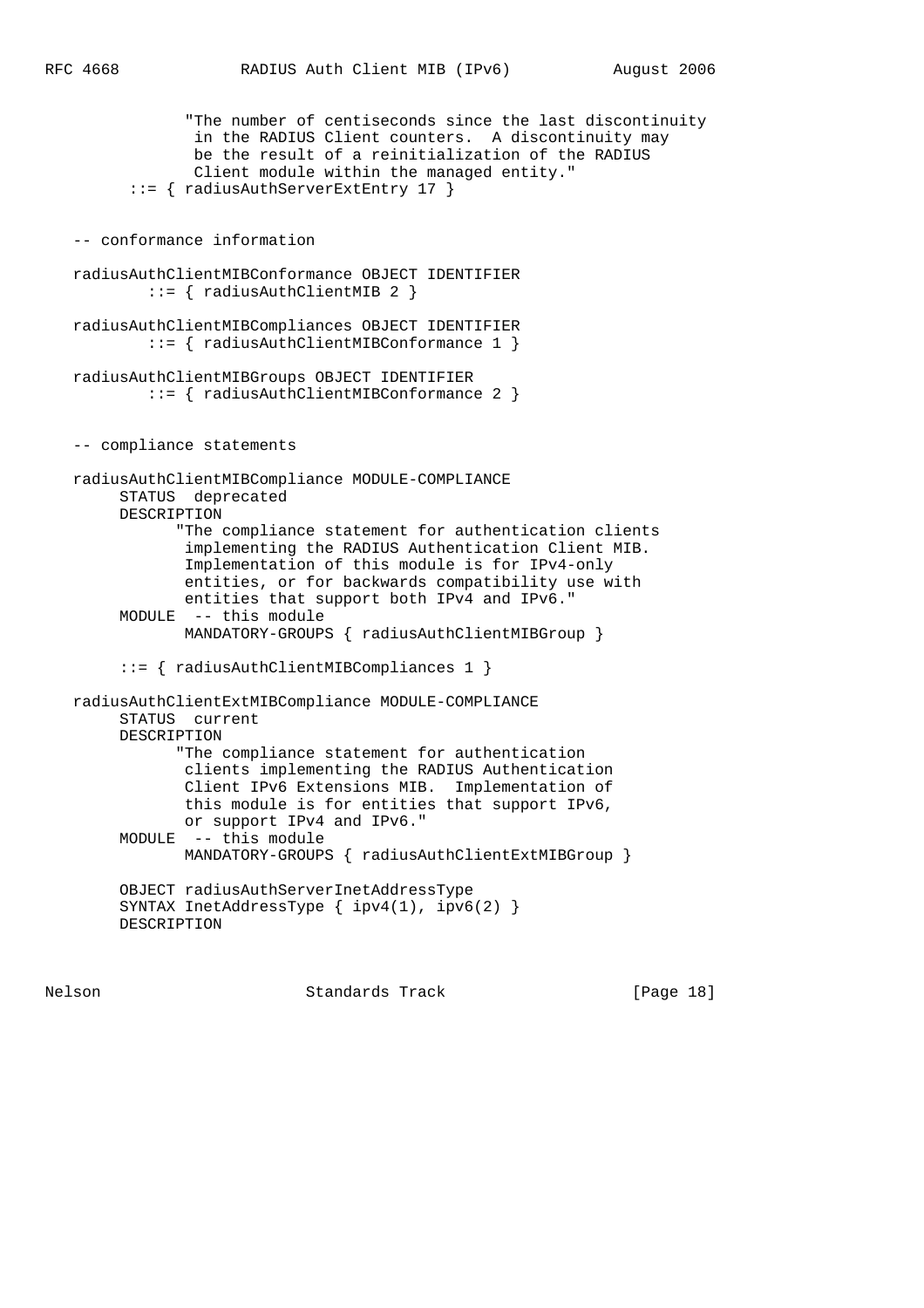```
 "An implementation is only required to support
                IPv4 and globally unique IPv6 addresses."
         OBJECT radiusAuthServerInetAddress
         SYNTAX InetAddress ( SIZE (4|16) )
        DESCRIPTION
               "An implementation is only required to support
               IPv4 and globally unique IPv6 addresses."
         ::= { radiusAuthClientMIBCompliances 2 }
    -- units of conformance
   radiusAuthClientMIBGroup OBJECT-GROUP
         OBJECTS { radiusAuthClientIdentifier,
                   radiusAuthClientInvalidServerAddresses,
                   radiusAuthServerAddress,
                   radiusAuthClientServerPortNumber,
                   radiusAuthClientRoundTripTime,
                   radiusAuthClientAccessRequests,
                   radiusAuthClientAccessRetransmissions,
                   radiusAuthClientAccessAccepts,
                   radiusAuthClientAccessRejects,
                   radiusAuthClientAccessChallenges,
                   radiusAuthClientMalformedAccessResponses,
                   radiusAuthClientBadAuthenticators,
                   radiusAuthClientPendingRequests,
                   radiusAuthClientTimeouts,
                   radiusAuthClientUnknownTypes,
                   radiusAuthClientPacketsDropped
 }
         STATUS deprecated
        DESCRIPTION
               "The basic collection of objects providing management of
               RADIUS Authentication Clients."
         ::= { radiusAuthClientMIBGroups 1 }
   radiusAuthClientExtMIBGroup OBJECT-GROUP
         OBJECTS { radiusAuthClientIdentifier,
                   radiusAuthClientInvalidServerAddresses,
                   radiusAuthServerInetAddressType,
                   radiusAuthServerInetAddress,
                   radiusAuthClientServerInetPortNumber,
                   radiusAuthClientExtRoundTripTime,
                   radiusAuthClientExtAccessRequests,
                   radiusAuthClientExtAccessRetransmissions,
                   radiusAuthClientExtAccessAccepts,
```
Nelson Standards Track [Page 19]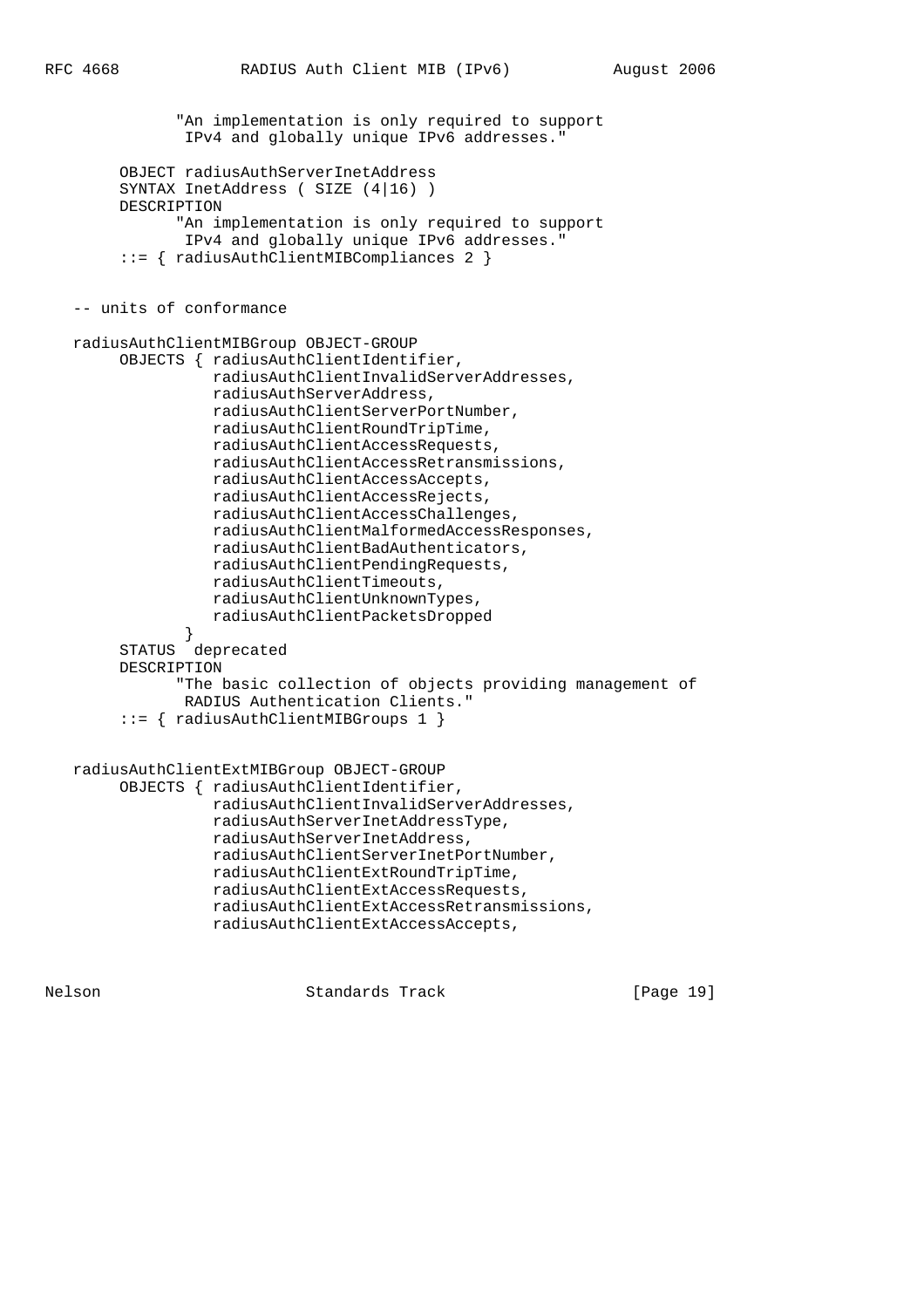```
 radiusAuthClientExtAccessRejects,
                  radiusAuthClientExtAccessChallenges,
                  radiusAuthClientExtMalformedAccessResponses,
                  radiusAuthClientExtBadAuthenticators,
                  radiusAuthClientExtPendingRequests,
                  radiusAuthClientExtTimeouts,
                  radiusAuthClientExtUnknownTypes,
                  radiusAuthClientExtPacketsDropped,
                  radiusAuthClientCounterDiscontinuity
 }
        STATUS current
        DESCRIPTION
               "The collection of extended objects providing
               management of RADIUS Authentication Clients
               using version-neutral IP address format."
```
::= { radiusAuthClientMIBGroups 2 }

END

### 8. Security Considerations

 There are no management objects defined in this MIB that have a MAX- ACCESS clause of read-write and/or read-create. So, if this MIB is implemented correctly, then there is no risk that an intruder can alter or create any management objects of this MIB via direct SNMP SET operations.

 Some of the readable objects in this MIB module (i.e., objects with a MAX-ACCESS other than not-accessible) may be considered sensitive or vulnerable in some network environments. It is thus important to control even GET and/or NOTIFY access to these objects and possibly to even encrypt the values of these objects when sending them over the network via SNMP. These are the tables and objects and their sensitivity/vulnerability:

#### radiusAuthServerIPAddress

 This can be used to determine the address of the RADIUS authentication server with which the client is communicating. This information could be useful in mounting an attack on the authentication server.

### radiusAuthClientServerPortNumber

 This can be used to determine the port number on which the RADIUS authentication client is sending. This information could be useful in impersonating the client in order to send data to the authentication server.

Nelson Standards Track [Page 20]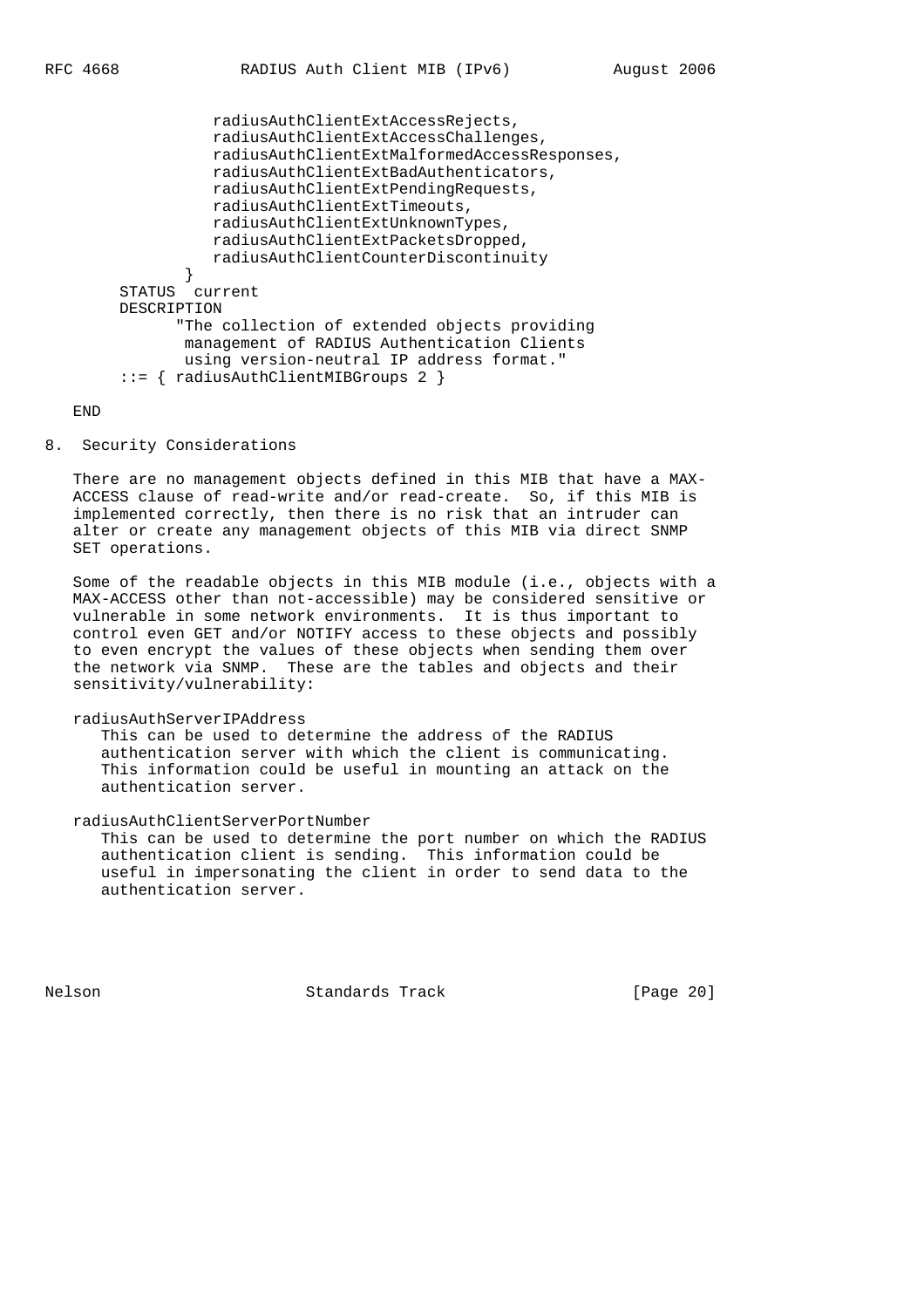radiusAuthServerInetAddress

 This can be used to determine the address of the RADIUS authentication server with which the client is communicating. This information could be useful in mounting an attack on the authentication server.

radiusAuthClientServerInetPortNumber

 This can be used to determine the port number on which the RADIUS authentication client is sending. This information could be useful in impersonating the client in order to send data to the authentication server.

 SNMP versions prior to SNMPv3 did not include adequate security. Even if the network itself is secure (for example by using IPsec), even then, there is no control as to who on the secure network is allowed to access and GET/SET (read/change/create/delete) the objects in this MIB module.

 It is RECOMMENDED that implementers consider the security features as provided by the SNMPv3 framework (see [RFC3410], section 8), including full support for the SNMPv3 cryptographic mechanisms (for authentication and privacy).

 Further, deployment of SNMP versions prior to SNMPv3 is NOT RECOMMENDED. Instead, it is RECOMMENDED to deploy SNMPv3 and to enable cryptographic security. It is then a customer/operator responsibility to ensure that the SNMP entity giving access to an instance of this MIB module is properly configured to give access to the objects only to those principals (users) that have legitimate rights to indeed GET or SET (change/create/delete) them.

Nelson Standards Track [Page 21]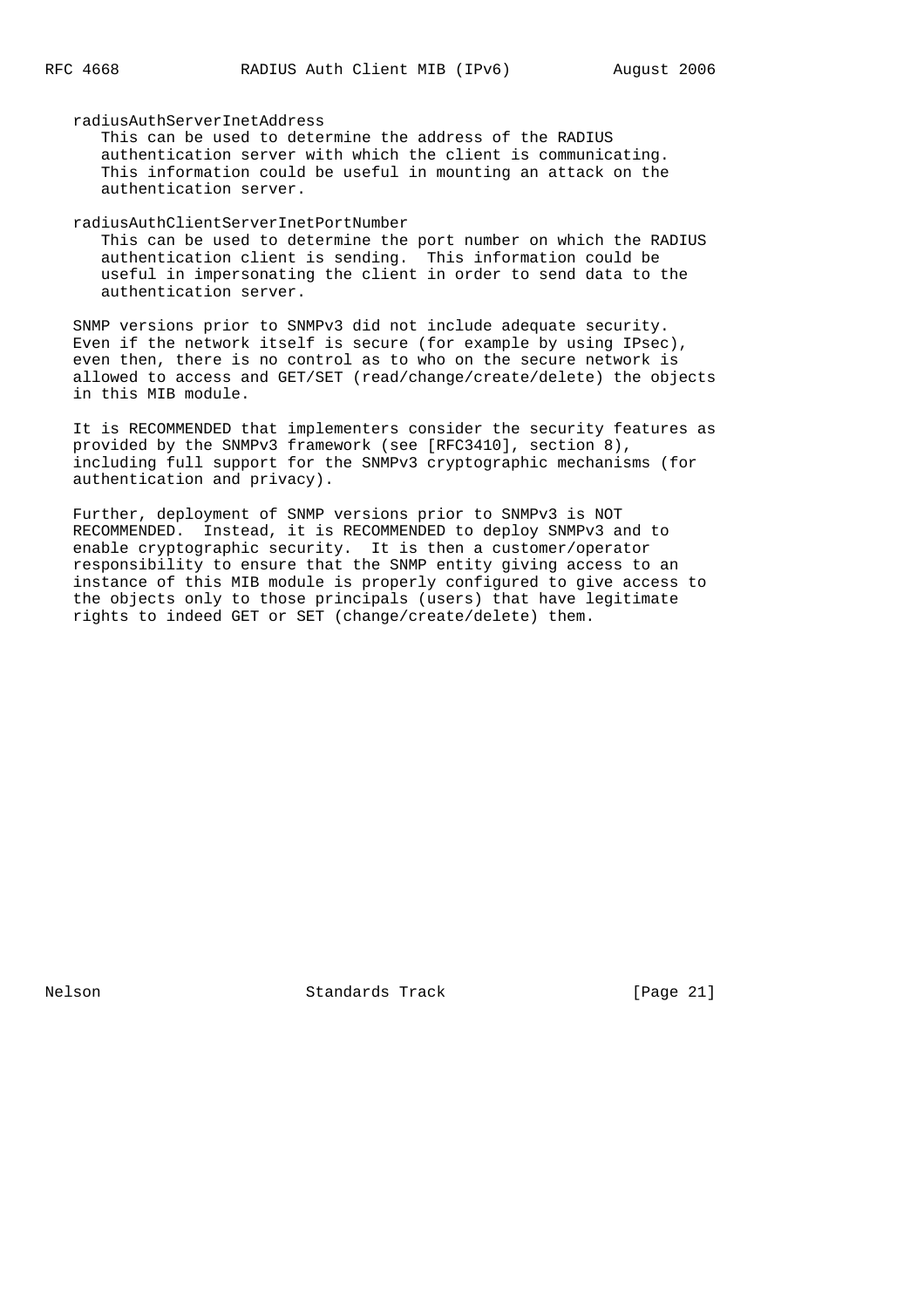# 9. References

9.1. Normative References

- [RFC2119] Bradner, S., "Key words for use in RFCs to Indicate Requirement Levels", BCP 14, RFC 2119, March 1997.
- [RFC2578] McCloghrie, K., Ed., Perkins, D., Ed., and J. Schoenwaelder, Ed., "Structure of Management Information Version 2 (SMIv2)", STD 58, RFC 2578, April 1999.
- [RFC2579] McCloghrie, K., Ed., Perkins, D., Ed., and J. Schoenwaelder, Ed., "Textual Conventions for SMIv2", STD 58, RFC 2579, April 1999.
- [RFC2580] McCloghrie, K., Perkins, D., and J. Schoenwaelder, "Conformance Statements for SMIv2", STD 58, RFC 2580, April 1999.
- [RFC2865] Rigney, C., Willens, S., Rubens, A., and W. Simpson, "Remote Authentication Dial In User Service (RADIUS)", RFC 2865, June 2000.
- [RFC3411] Harrington, D., Presuhn, R., and B. Wijnen, "An Architecture for Describing Simple Network Management Protocol (SNMP) Management Frameworks", STD 62, RFC 3411, December 2002.
- [RFC4001] Daniele, M., Haberman, B., Routhier, S., and J. Schoenwaelder, "Textual Conventions for Internet Network Addresses", RFC 4001, February 2005.
- 9.2. Informative References
	- [RFC2618] Aboba, B. and G. Zorn, "RADIUS Authentication Client MIB", RFC 2618, June 1999.
	- [RFC3410] Case, J., Mundy, R., Partain, D., and B. Stewart, "Introduction and Applicability Statements for Internet- Standard Management Framework", RFC 3410, December 2002.
	- [RFC4669] Nelson, D., "RADIUS Authentication Server MIB for IPv6", RFC 4669, August 2006.

Nelson Standards Track [Page 22]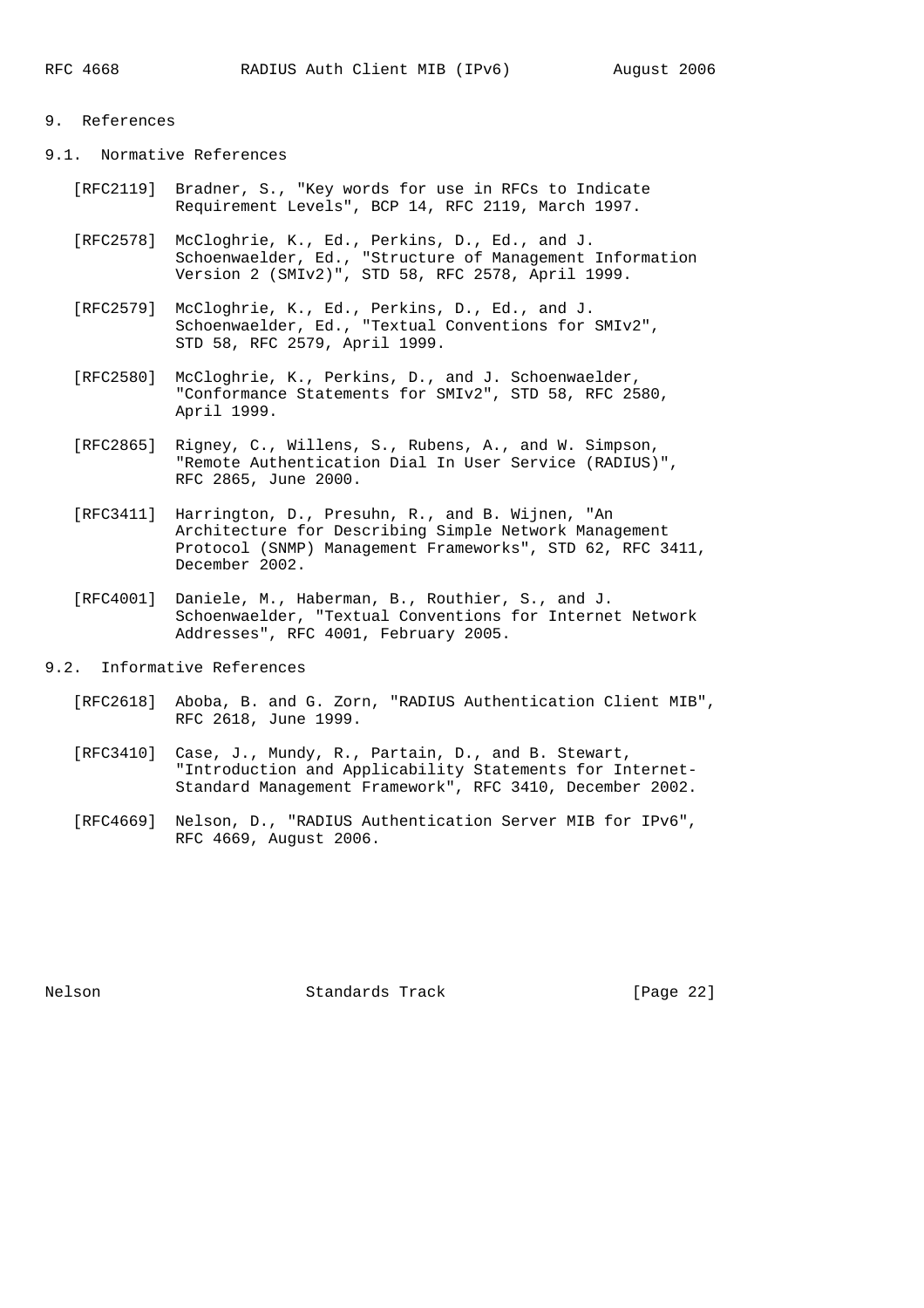# Appendix A. Acknowledgements

The authors of the original MIB are Bernard Aboba and Glen Zorn.

 Many thanks to all reviewers, especially to Dave Harrington, Dan Romascanu, C.M. Heard, Bruno Pape, Greg Weber, and Bert Wijnen.

Author's Address

 David B. Nelson Enterasys Networks 50 Minuteman Road Andover, MA 01810 USA

EMail: dnelson@enterasys.com

Nelson Standards Track [Page 23]